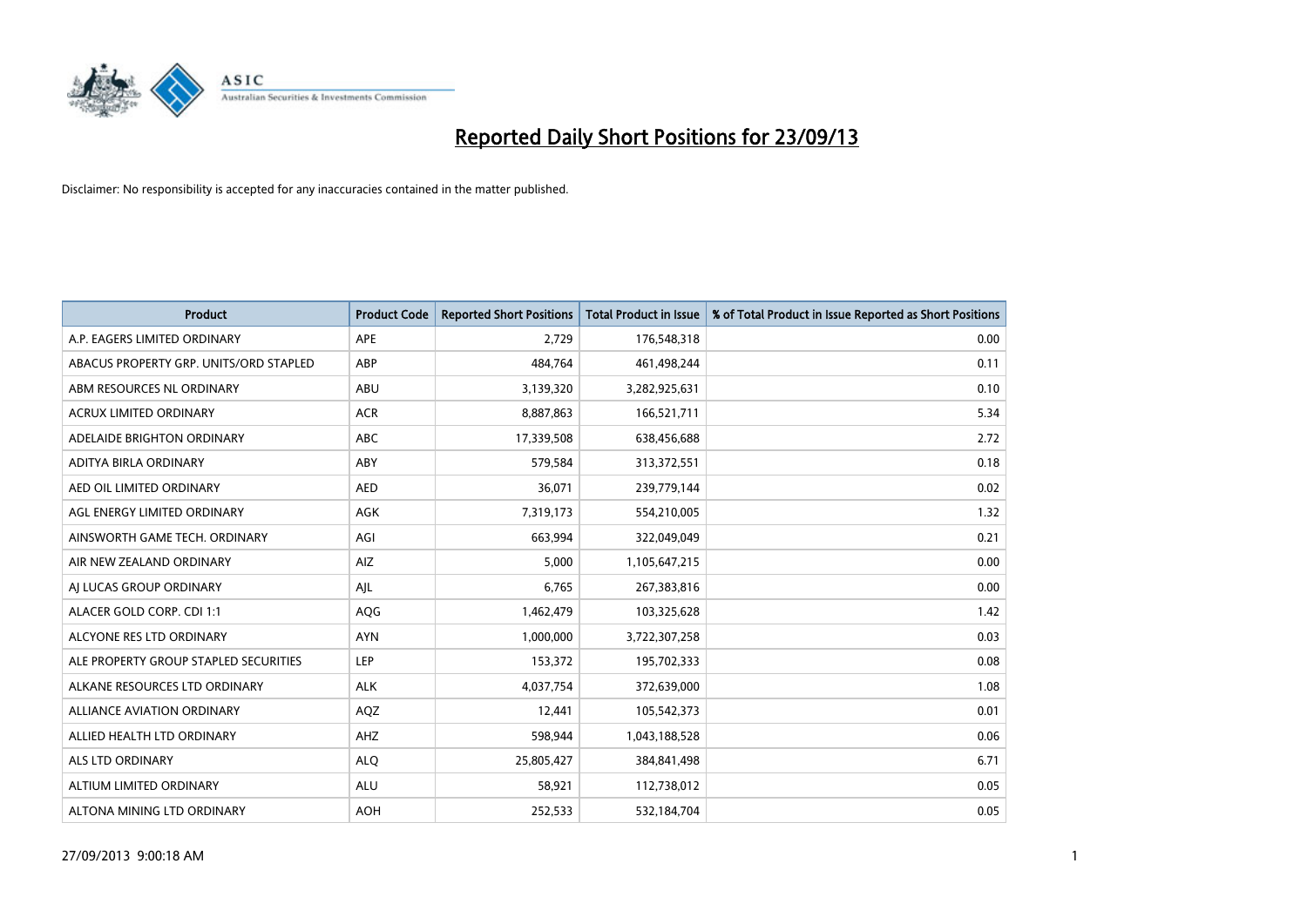

| <b>Product</b>                          | <b>Product Code</b> | <b>Reported Short Positions</b> | <b>Total Product in Issue</b> | % of Total Product in Issue Reported as Short Positions |
|-----------------------------------------|---------------------|---------------------------------|-------------------------------|---------------------------------------------------------|
| ALUMINA LIMITED ORDINARY                | <b>AWC</b>          | 179,599,704                     | 2,806,225,615                 | 6.40                                                    |
| AMALGAMATED HOLDINGS ORDINARY           | AHD                 | 36,237                          | 157,806,992                   | 0.02                                                    |
| AMCOM TELECOMM, ORDINARY                | AMM                 | 504,640                         | 244,557,101                   | 0.21                                                    |
| AMCOR LIMITED ORDINARY                  | AMC                 | 2,910,207                       | 1,206,684,923                 | 0.24                                                    |
| AMP LIMITED ORDINARY                    | AMP                 | 31,405,119                      | 2,944,564,649                 | 1.07                                                    |
| AMPELLA MINING ORDINARY                 | <b>AMX</b>          | 365,381                         | 248,000,493                   | 0.15                                                    |
| ANGLOGOLD ASHANTI CDI 5:1               | AGG                 | 9                               | 89,207,765                    | 0.00                                                    |
| ANSELL LIMITED ORDINARY                 | <b>ANN</b>          | 9,223,726                       | 130,617,963                   | 7.06                                                    |
| ANTARES ENERGY LTD ORDINARY             | <b>AZZ</b>          | 290,043                         | 255,000,000                   | 0.11                                                    |
| ANTISENSE THERAPEUT, ORDINARY           | ANP                 | 5,000,000                       | 1,440,954,566                 | 0.35                                                    |
| ANZ BANKING GRP LTD ORDINARY            | ANZ                 | 10,308,208                      | 2,743,614,407                 | 0.38                                                    |
| APA GROUP STAPLED SECURITIES            | APA                 | 8,916,091                       | 835,750,807                   | 1.07                                                    |
| APN NEWS & MEDIA ORDINARY               | <b>APN</b>          | 16,852,347                      | 661,526,586                   | 2.55                                                    |
| AQUARIUS PLATINUM. ORDINARY             | <b>AOP</b>          | 6,860,376                       | 486,851,336                   | 1.41                                                    |
| AQUILA RESOURCES ORDINARY               | <b>AQA</b>          | 14,459,334                      | 411,804,442                   | 3.51                                                    |
| ARAFURA RESOURCE LTD ORDINARY           | ARU                 | 8,367                           | 441,270,644                   | 0.00                                                    |
| ARB CORPORATION ORDINARY                | ARP                 | 808,718                         | 72,481,302                    | 1.12                                                    |
| ARDENT LEISURE GROUP STAPLED SECURITIES | AAD                 | 2,745,456                       | 404,994,420                   | 0.68                                                    |
| ARISTOCRAT LEISURE ORDINARY             | ALL                 | 7,571,866                       | 551,418,047                   | 1.37                                                    |
| ARRIUM LTD ORDINARY                     | ARI                 | 31,023,279                      | 1,355,433,903                 | 2.29                                                    |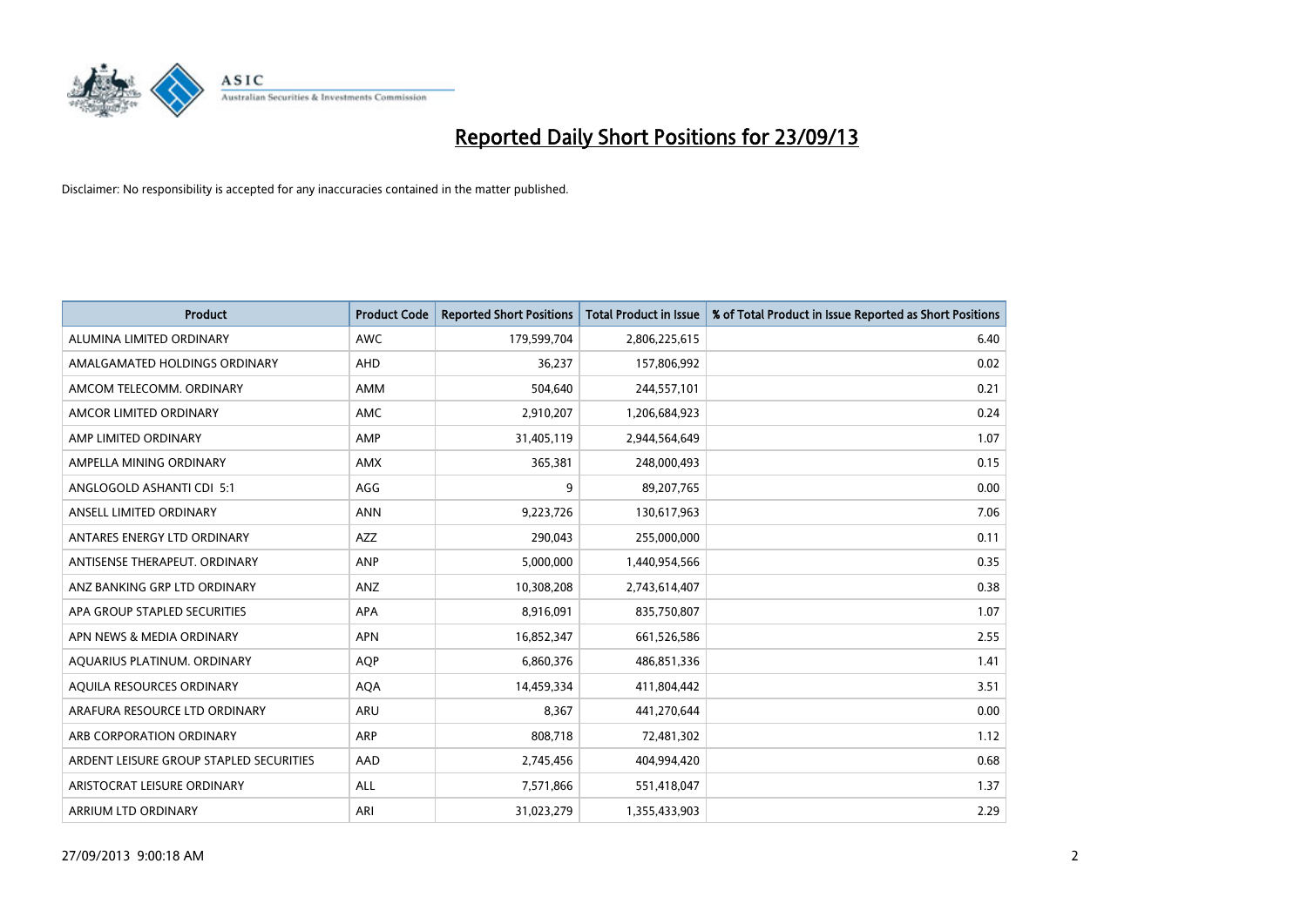

| <b>Product</b>                            | <b>Product Code</b> | <b>Reported Short Positions</b> | <b>Total Product in Issue</b> | % of Total Product in Issue Reported as Short Positions |
|-------------------------------------------|---------------------|---------------------------------|-------------------------------|---------------------------------------------------------|
| ASCIANO LIMITED ORDINARY                  | <b>AIO</b>          | 16,723,418                      | 975,385,664                   | 1.71                                                    |
| ASG GROUP LIMITED ORDINARY                | ASZ                 | 1,230,924                       | 206,720,839                   | 0.60                                                    |
| ASPEN GROUP ORD/UNITS STAPLED             | <b>APZ</b>          | 420,633                         | 1,198,480,019                 | 0.04                                                    |
| ASTRO JAP PROP GROUP STAPLED US PROHIBIT. | AJA                 | 28,236                          | 67,211,752                    | 0.04                                                    |
| ASX LIMITED ORDINARY                      | ASX                 | 2,132,365                       | 193,595,162                   | 1.10                                                    |
| ATLAS IRON LIMITED ORDINARY               | <b>AGO</b>          | 39,729,756                      | 909,718,409                   | 4.37                                                    |
| AUCKLAND INTERNATION ORDINARY             | AIA                 | 122,703                         | 1,322,564,489                 | 0.01                                                    |
| AURIZON HOLDINGS LTD ORDINARY             | AZJ                 | 9,444,447                       | 2,137,284,503                 | 0.44                                                    |
| <b>AURORA OIL &amp; GAS ORDINARY</b>      | <b>AUT</b>          | 6,495,483                       | 448,785,778                   | 1.45                                                    |
| AUSDRILL LIMITED ORDINARY                 | <b>ASL</b>          | 13,796,853                      | 312,277,224                   | 4.42                                                    |
| AUSENCO LIMITED ORDINARY                  | AAX                 | 1,034,495                       | 123,527,574                   | 0.84                                                    |
| AUST VINTAGE LTD ORDINARY                 | AVG                 | 1,051,192                       | 194,532,692                   | 0.54                                                    |
| AUSTAL LIMITED ORDINARY                   | ASB                 | 579,272                         | 346,007,639                   | 0.17                                                    |
| AUSTBROKERS HOLDINGS ORDINARY             | <b>AUB</b>          | 18,591                          | 58,271,735                    | 0.03                                                    |
| AUSTIN ENGINEERING ORDINARY               | ANG                 | 353,461                         | 73,164,403                    | 0.48                                                    |
| AUSTRALAND PROPERTY STAPLED SECURITY      | <b>ALZ</b>          | 1,297,894                       | 578,324,670                   | 0.22                                                    |
| AUSTRALIAN AGRICULT. ORDINARY             | AAC                 | 4,572,519                       | 313,113,358                   | 1.46                                                    |
| <b>AUSTRALIAN EDUCATION UNITS</b>         | <b>AEU</b>          | 4,127                           | 175,465,397                   | 0.00                                                    |
| AUSTRALIAN INFR LTD ORDINARY              | <b>AIX</b>          | 302,560                         | 620,733,944                   | 0.05                                                    |
| AUSTRALIAN PHARM. ORDINARY                | API                 | 995,202                         | 488,115,883                   | 0.20                                                    |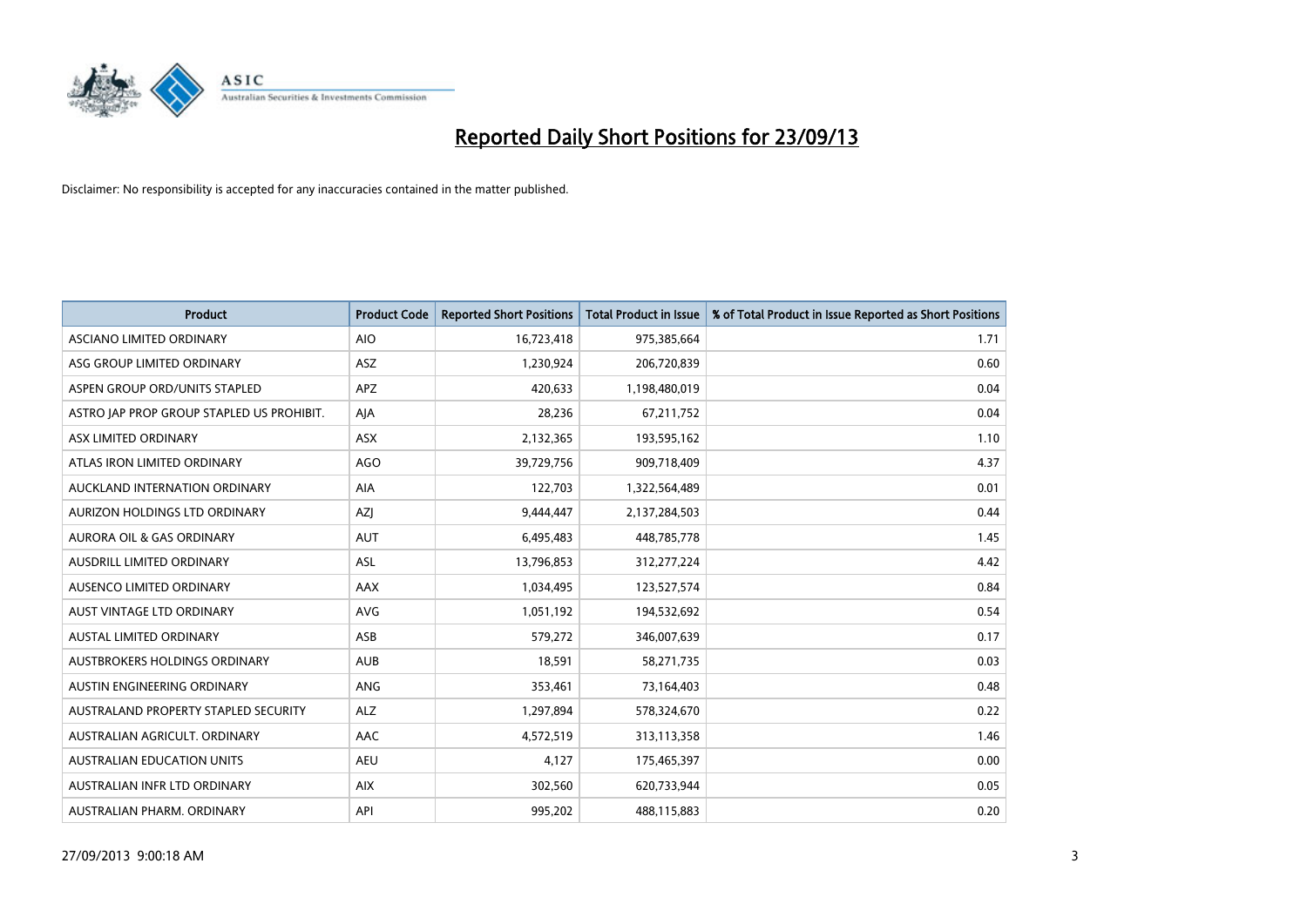

| <b>Product</b>                                | <b>Product Code</b> | <b>Reported Short Positions</b> | <b>Total Product in Issue</b> | % of Total Product in Issue Reported as Short Positions |
|-----------------------------------------------|---------------------|---------------------------------|-------------------------------|---------------------------------------------------------|
| AUTOMOTIVE HOLDINGS ORDINARY                  | <b>AHE</b>          | 336,800                         | 260,579,682                   | 0.13                                                    |
| AVIENNINGS LIMITED ORDINARY                   | <b>AVJ</b>          | 69,999                          | 384,423,851                   | 0.02                                                    |
| AWE LIMITED ORDINARY                          | <b>AWE</b>          | 1,185,470                       | 522,116,985                   | 0.23                                                    |
| <b>BANDANNA ENERGY ORDINARY</b>               | <b>BND</b>          | 17,948,760                      | 528,481,199                   | 3.40                                                    |
| BANK OF QUEENSLAND. ORDINARY                  | <b>BOQ</b>          | 8,092,510                       | 319,809,993                   | 2.53                                                    |
| <b>BASE RES LIMITED ORDINARY</b>              | <b>BSE</b>          | 4,254,322                       | 561,840,029                   | 0.76                                                    |
| BATHURST RES NZ LTD ORDINARY                  | <b>BRL</b>          | 21,343,144                      | 807,135,097                   | 2.64                                                    |
| BC IRON LIMITED ORDINARY                      | <b>BCI</b>          | 143,626                         | 123,628,630                   | 0.12                                                    |
| BEACH ENERGY LIMITED ORDINARY                 | <b>BPT</b>          | 22,461,388                      | 1,269,521,118                 | 1.77                                                    |
| BEADELL RESOURCE LTD ORDINARY                 | <b>BDR</b>          | 48,094,792                      | 788,277,280                   | 6.10                                                    |
| BEGA CHEESE LTD ORDINARY                      | <b>BGA</b>          | 335,481                         | 151,866,050                   | 0.22                                                    |
| BENDIGO AND ADELAIDE ORDINARY                 | <b>BEN</b>          | 12,852,470                      | 407,229,525                   | 3.16                                                    |
| BERKELEY RESOURCES ORDINARY                   | <b>BKY</b>          | 558,351                         | 179,393,323                   | 0.31                                                    |
| <b>BHP BILLITON LIMITED ORDINARY</b>          | <b>BHP</b>          | 5,540,200                       | 3,211,691,105                 | 0.17                                                    |
| <b>BILLABONG ORDINARY</b>                     | <b>BBG</b>          | 19,258,253                      | 478,944,292                   | 4.02                                                    |
| <b>BIONOMICS LIMITED ORDINARY</b>             | <b>BNO</b>          | 237,453                         | 411,587,046                   | 0.06                                                    |
| BLACKMORES LIMITED ORDINARY                   | <b>BKL</b>          | 7,259                           | 16,973,764                    | 0.04                                                    |
| <b>BLACKTHORN RESOURCES ORD US PROHIBITED</b> | <b>BTR</b>          | 1,853,705                       | 164,285,950                   | 1.13                                                    |
| <b>BLUESCOPE STEEL LTD ORDINARY</b>           | <b>BSL</b>          | 3,120,307                       | 558,733,728                   | 0.56                                                    |
| <b>BOART LONGYEAR ORDINARY</b>                | <b>BLY</b>          | 45,369,459                      | 461,163,412                   | 9.84                                                    |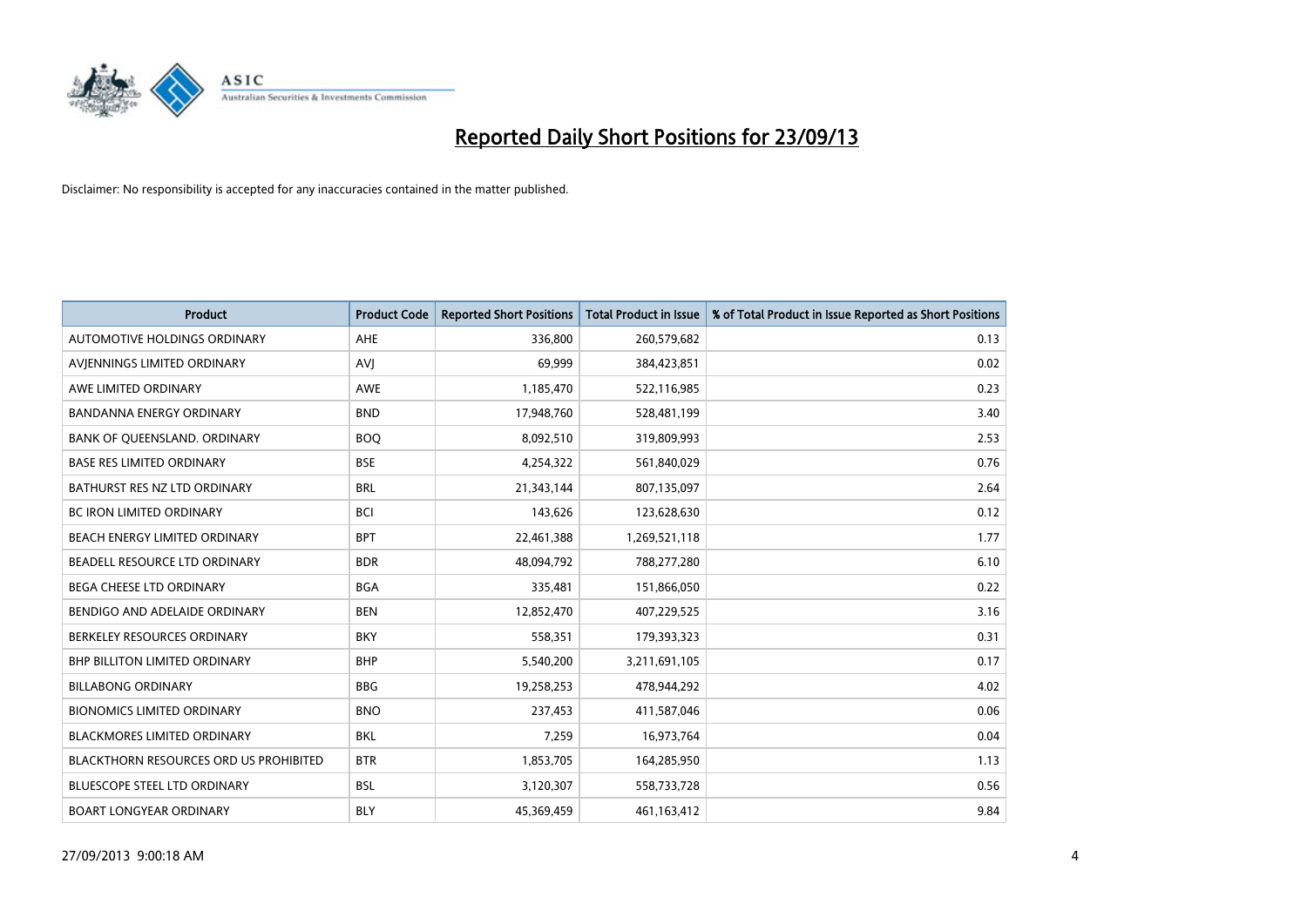

| <b>Product</b>                       | <b>Product Code</b> | <b>Reported Short Positions</b> | <b>Total Product in Issue</b> | % of Total Product in Issue Reported as Short Positions |
|--------------------------------------|---------------------|---------------------------------|-------------------------------|---------------------------------------------------------|
| <b>BOOM LOGISTICS ORDINARY</b>       | <b>BOL</b>          | 99,999                          | 470,598,576                   | 0.02                                                    |
| <b>BORAL LIMITED, ORDINARY</b>       | <b>BLD</b>          | 60,838,358                      | 774,000,641                   | 7.86                                                    |
| <b>BRADKEN LIMITED ORDINARY</b>      | <b>BKN</b>          | 14,434,792                      | 169,240,662                   | 8.53                                                    |
| <b>BRAMBLES LIMITED ORDINARY</b>     | <b>BXB</b>          | 1,846,475                       | 1,558,633,514                 | 0.12                                                    |
| <b>BREVILLE GROUP LTD ORDINARY</b>   | <b>BRG</b>          | 3,682,821                       | 130,095,322                   | 2.83                                                    |
| <b>BRICKWORKS LIMITED ORDINARY</b>   | <b>BKW</b>          | 74,413                          | 147,818,132                   | 0.05                                                    |
| BROCKMAN MINING LTD ORDINARY         | <b>BCK</b>          | 181,990                         | 7,894,482,131                 | 0.00                                                    |
| BT INVESTMENT MNGMNT ORDINARY        | <b>BTT</b>          | 81,726                          | 278,100,237                   | 0.03                                                    |
| <b>BUCCANEER ENERGY LTD ORDINARY</b> | <b>BCC</b>          | 173,417                         | 2,398,671,956                 | 0.01                                                    |
| <b>BURU ENERGY ORDINARY</b>          | <b>BRU</b>          | 11,762,110                      | 298,365,707                   | 3.94                                                    |
| <b>BWP TRUST ORDINARY UNITS</b>      | <b>BWP</b>          | 7,183,200                       | 627,165,919                   | 1.15                                                    |
| CABCHARGE AUSTRALIA ORDINARY         | CAB                 | 13,395,540                      | 120,430,683                   | 11.12                                                   |
| CALTEX AUSTRALIA ORDINARY            | <b>CTX</b>          | 1,821,540                       | 270,000,000                   | 0.67                                                    |
| CAPE LAMBERT RES LTD ORDINARY        | <b>CFE</b>          | 19,764                          | 676,191,942                   | 0.00                                                    |
| <b>CARBON ENERGY ORDINARY</b>        | <b>CNX</b>          | 120,261                         | 975,168,303                   | 0.01                                                    |
| <b>CARDNO LIMITED ORDINARY</b>       | CDD                 | 9,779,483                       | 144,126,327                   | 6.79                                                    |
| CARNARVON PETROLEUM ORDINARY         | <b>CVN</b>          | 25,193                          | 934,109,501                   | 0.00                                                    |
| CARSALES.COM LTD ORDINARY            | <b>CRZ</b>          | 2,315,408                       | 237,513,965                   | 0.97                                                    |
| <b>CASH CONVERTERS ORDINARY</b>      | CCV                 | 4,036,720                       | 423,861,025                   | 0.95                                                    |
| CEDAR WOODS PROP. ORDINARY           | <b>CWP</b>          | 222,592                         | 73,359,551                    | 0.30                                                    |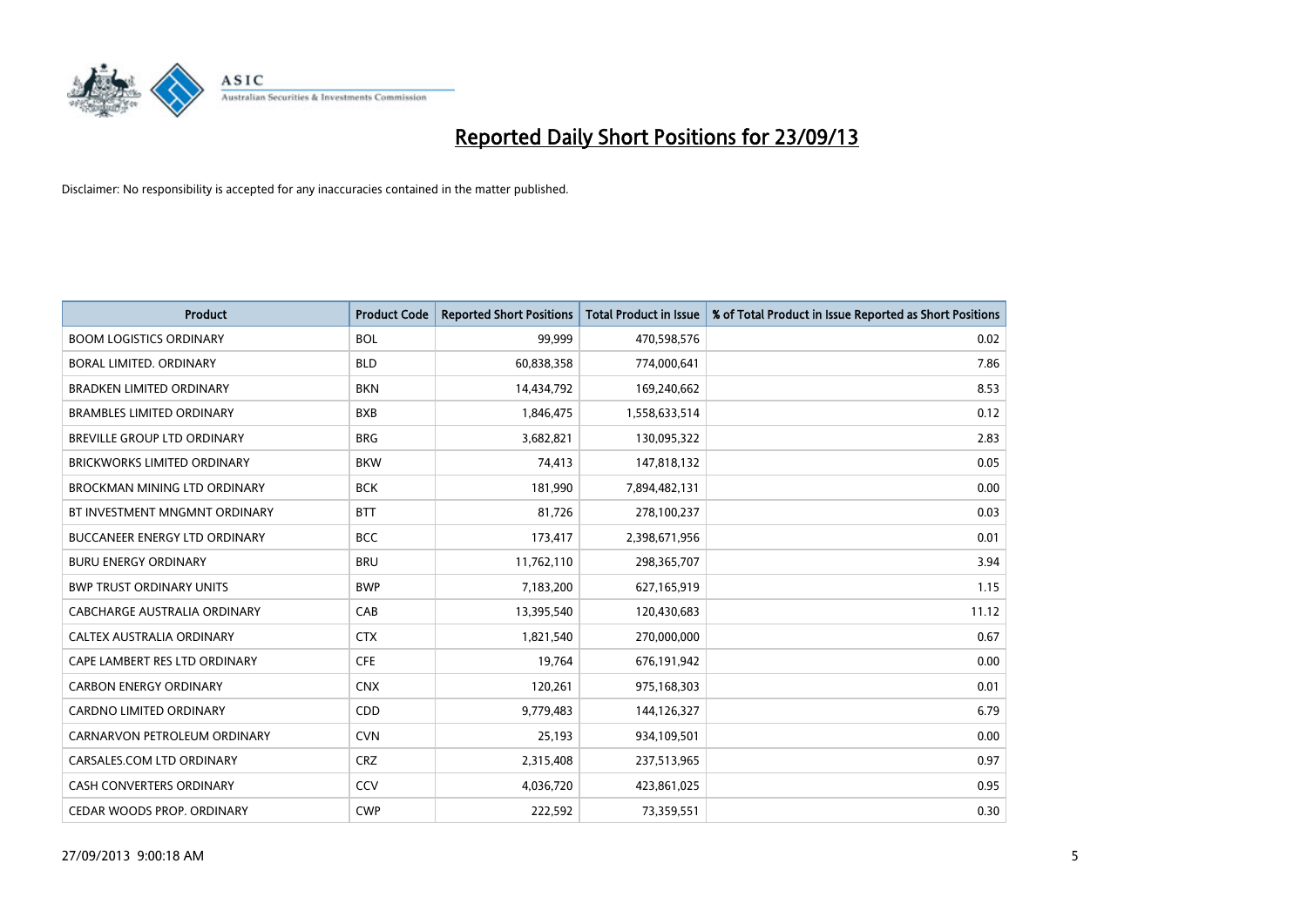

| <b>Product</b>                          | <b>Product Code</b> | <b>Reported Short Positions</b> | <b>Total Product in Issue</b> | % of Total Product in Issue Reported as Short Positions |
|-----------------------------------------|---------------------|---------------------------------|-------------------------------|---------------------------------------------------------|
| CENTRAL PETROLEUM ORDINARY              | <b>CTP</b>          | 1,118,754                       | 1,546,078,845                 | 0.07                                                    |
| CERAMIC FUEL CELLS ORDINARY             | <b>CFU</b>          | 691,102                         | 1,591,941,620                 | 0.04                                                    |
| CFS RETAIL TRUST GRP STAPLED SECURITIES | <b>CFX</b>          | 55,709,399                      | 2,858,286,690                 | 1.95                                                    |
| <b>CHALICE GOLD MINES ORDINARY</b>      | <b>CHN</b>          | 50,000                          | 251,230,886                   | 0.02                                                    |
| CHALLENGER DIV.PRO. STAPLED UNITS       | <b>CDI</b>          | 54,873                          | 214,101,013                   | 0.03                                                    |
| <b>CHALLENGER LIMITED ORDINARY</b>      | <b>CGF</b>          | 3,411,238                       | 530,862,585                   | 0.64                                                    |
| CHANDLER MACLEOD LTD ORDINARY           | <b>CMG</b>          | 4,147,893                       | 469,679,390                   | 0.88                                                    |
| CHARTER HALL GROUP STAPLED US PROHIBIT. | <b>CHC</b>          | 279,225                         | 309,018,843                   | 0.09                                                    |
| <b>CHARTER HALL RETAIL UNITS</b>        | <b>CQR</b>          | 7,091,203                       | 341,843,880                   | 2.07                                                    |
| <b>CHORUS LIMITED ORDINARY</b>          | <b>CNU</b>          | 628,340                         | 389,299,049                   | 0.16                                                    |
| CITIGOLD CORP LTD ORDINARY              | <b>CTO</b>          | 153,427                         | 1,352,907,765                 | 0.01                                                    |
| <b>CLOUGH LIMITED ORDINARY</b>          | <b>CLO</b>          | 525,915                         | 777,110,670                   | 0.07                                                    |
| COAL OF AFRICA LTD ORDINARY             | <b>CZA</b>          | 10,326                          | 1,048,368,613                 | 0.00                                                    |
| <b>COALSPUR MINES LTD ORDINARY</b>      | <b>CPL</b>          | 9,723,299                       | 641,394,435                   | 1.52                                                    |
| COCA-COLA AMATIL ORDINARY               | <b>CCL</b>          | 17,949,770                      | 763,590,249                   | 2.35                                                    |
| COCHLEAR LIMITED ORDINARY               | <b>COH</b>          | 7,358,100                       | 57,040,932                    | 12.90                                                   |
| COCKATOO COAL ORDINARY                  | <b>COK</b>          | 13,465,657                      | 886,294,158                   | 1.52                                                    |
| <b>CODAN LIMITED ORDINARY</b>           | <b>CDA</b>          | 1,237,136                       | 176,926,104                   | 0.70                                                    |
| <b>COFFEY INTERNATIONAL ORDINARY</b>    | <b>COF</b>          | 41,002                          | 255,833,165                   | 0.02                                                    |
| <b>COLLECTION HOUSE ORDINARY</b>        | <b>CLH</b>          | 1,345,570                       | 123,907,720                   | 1.09                                                    |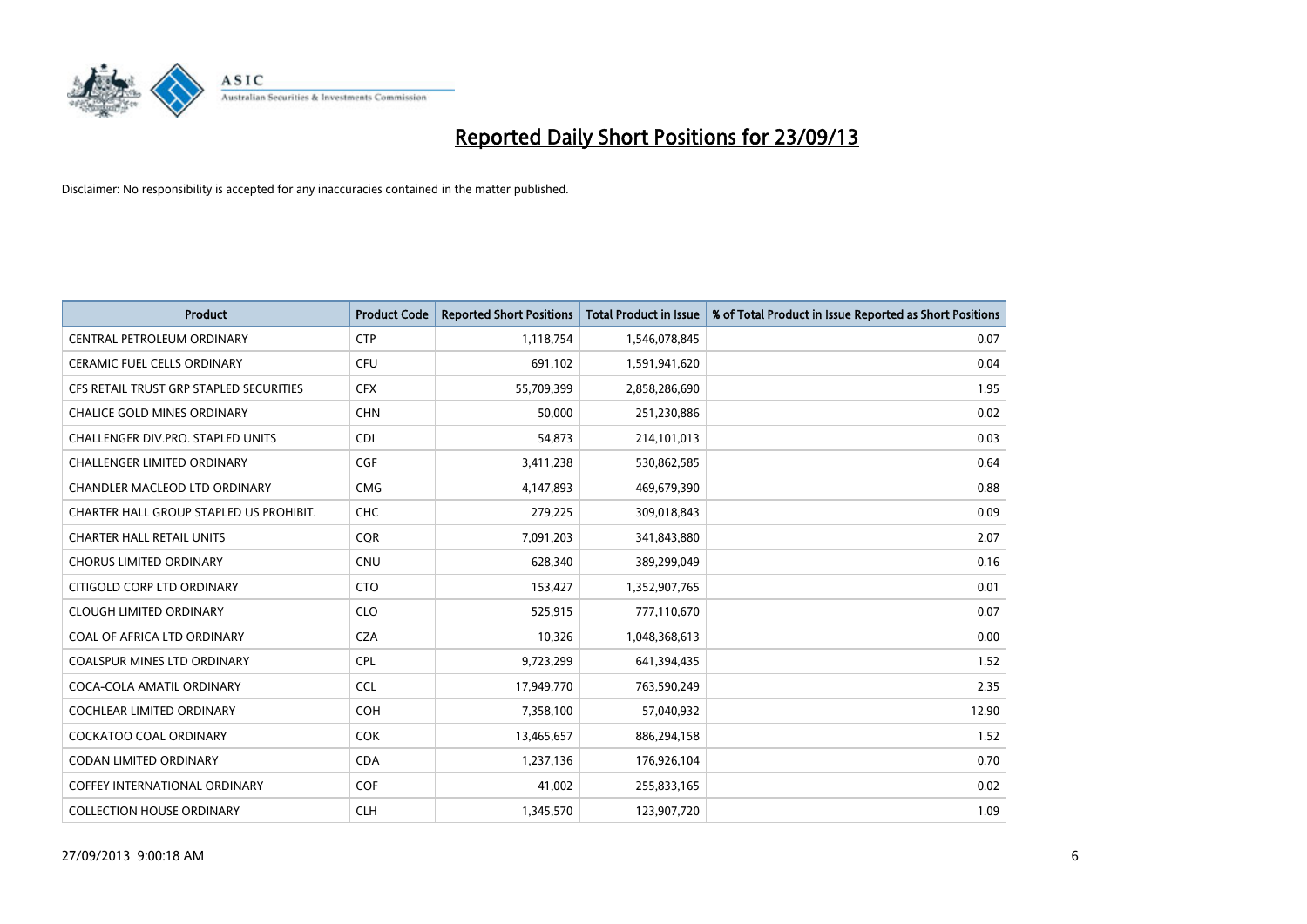

| <b>Product</b>                          | <b>Product Code</b> | <b>Reported Short Positions</b> | <b>Total Product in Issue</b> | % of Total Product in Issue Reported as Short Positions |
|-----------------------------------------|---------------------|---------------------------------|-------------------------------|---------------------------------------------------------|
| <b>COLLINS FOODS LTD ORDINARY</b>       | <b>CKF</b>          | 528,933                         | 93,000,003                    | 0.57                                                    |
| COMMONWEALTH BANK, ORDINARY             | <b>CBA</b>          | 8,642,207                       | 1,611,928,836                 | 0.54                                                    |
| <b>COMMONWEALTH PROP ORDINARY UNITS</b> | <b>CPA</b>          | 30,729,263                      | 2,347,003,413                 | 1.31                                                    |
| <b>COMPASS RESOURCES ORDINARY</b>       | <b>CMR</b>          | 7,472                           | 1,403,744,100                 | 0.00                                                    |
| <b>COMPUTERSHARE LTD ORDINARY</b>       | <b>CPU</b>          | 12,016,911                      | 556,203,079                   | 2.16                                                    |
| <b>COOPER ENERGY LTD ORDINARY</b>       | <b>COE</b>          | 29,299                          | 329,099,922                   | 0.01                                                    |
| <b>CORP TRAVEL LIMITED ORDINARY</b>     | <b>CTD</b>          | 215,766                         | 78,246,245                    | 0.28                                                    |
| <b>CREDIT CORP GROUP ORDINARY</b>       | <b>CCP</b>          | 19,409                          | 45,932,899                    | 0.04                                                    |
| <b>CROMWELL PROP STAPLED SECURITIES</b> | <b>CMW</b>          | 16,337,559                      | 1,719,157,262                 | 0.95                                                    |
| <b>CROWE HORWATH AUS ORDINARY</b>       | <b>CRH</b>          | 1,098,660                       | 269,665,096                   | 0.41                                                    |
| <b>CROWN LIMITED ORDINARY</b>           | <b>CWN</b>          | 4,179,061                       | 728,394,185                   | 0.57                                                    |
| <b>CSG LIMITED ORDINARY</b>             | CSV                 | 372,341                         | 278,873,075                   | 0.13                                                    |
| <b>CSL LIMITED ORDINARY</b>             | <b>CSL</b>          | 410,530                         | 487,088,966                   | 0.08                                                    |
| <b>CSR LIMITED ORDINARY</b>             | <b>CSR</b>          | 35,358,941                      | 506,000,315                   | 6.99                                                    |
| <b>CUDECO LIMITED ORDINARY</b>          | CDU                 | 8,990,567                       | 205,017,174                   | 4.39                                                    |
| DART ENERGY LTD ORDINARY                | <b>DTE</b>          | 13,476,905                      | 1,010,608,214                 | 1.33                                                    |
| DATA#3 LIMITED ORDINARY                 | DTL                 | 68,169                          | 153,974,950                   | 0.04                                                    |
| DAVID JONES LIMITED ORDINARY            | <b>DJS</b>          | 57,783,637                      | 535,002,401                   | 10.80                                                   |
| <b>DECMIL GROUP LIMITED ORDINARY</b>    | <b>DCG</b>          | 3,935,208                       | 168,657,794                   | 2.33                                                    |
| DEEP YELLOW LIMITED ORDINARY            | <b>DYL</b>          | 100,002                         | 1,562,794,247                 | 0.01                                                    |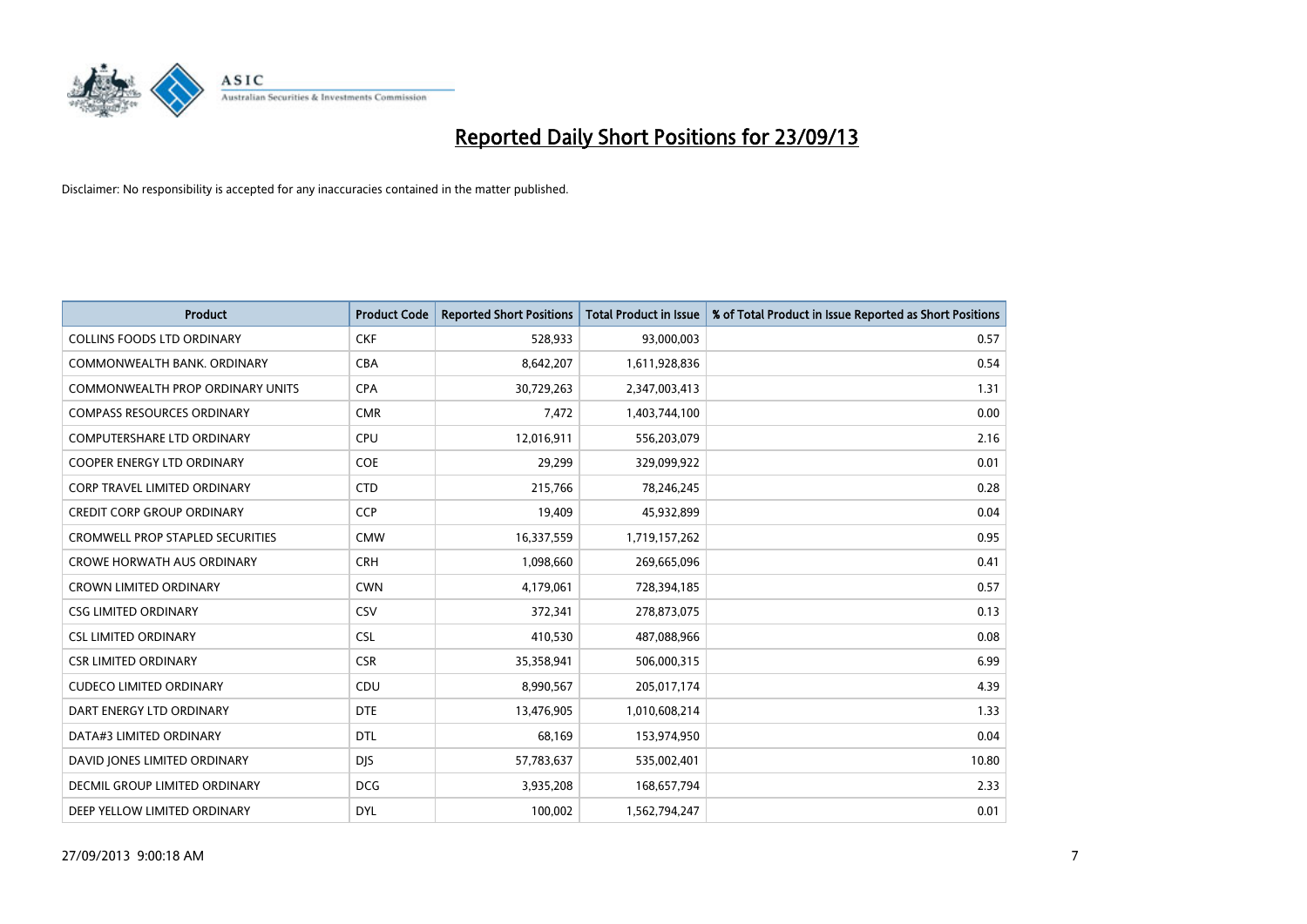

| <b>Product</b>                       | <b>Product Code</b> | <b>Reported Short Positions</b> | <b>Total Product in Issue</b> | % of Total Product in Issue Reported as Short Positions |
|--------------------------------------|---------------------|---------------------------------|-------------------------------|---------------------------------------------------------|
| DEXUS PROPERTY GROUP STAPLED UNITS   | <b>DXS</b>          | 18,195,653                      | 4,673,157,562                 | 0.39                                                    |
| DISCOVERY METALS LTD ORDINARY        | <b>DML</b>          | 11,975,287                      | 486,986,451                   | 2.46                                                    |
| DOMINO PIZZA ENTERPR ORDINARY        | <b>DMP</b>          | 347,004                         | 85,855,713                    | 0.40                                                    |
| DONACO INTERNATIONAL ORDINARY        | <b>DNA</b>          | 37,732                          | 371,719,896                   | 0.01                                                    |
| DOWNER EDI LIMITED ORDINARY          | <b>DOW</b>          | 11,756,582                      | 433,409,429                   | 2.71                                                    |
| DRILLSEARCH ENERGY ORDINARY          | <b>DLS</b>          | 15,175,642                      | 429,665,895                   | 3.53                                                    |
| DUET GROUP STAPLED US PROHIBIT.      | <b>DUE</b>          | 2,862,948                       | 1,237,195,531                 | 0.23                                                    |
| <b>DULUXGROUP LIMITED ORDINARY</b>   | <b>DLX</b>          | 3,158,170                       | 377,019,430                   | 0.84                                                    |
| <b>DWS LTD ORDINARY</b>              | <b>DWS</b>          | 462,728                         | 132,362,763                   | 0.35                                                    |
| ECHO ENTERTAINMENT ORDINARY          | EGP                 | 5,267,422                       | 825,672,730                   | 0.64                                                    |
| ELDERS LIMITED ORDINARY              | <b>ELD</b>          | 18,736,311                      | 455,013,329                   | 4.12                                                    |
| ELEMENTAL MINERALS ORDINARY          | ELM                 | 7,886                           | 303,263,391                   | 0.00                                                    |
| ELEMENTOS LIMITED ORDINARY           | <b>ELT</b>          | 16                              | 188,638,746                   | 0.00                                                    |
| <b>EMECO HOLDINGS ORDINARY</b>       | <b>EHL</b>          | 18,118,485                      | 599,675,707                   | 3.02                                                    |
| <b>ENDEAVOUR MIN CORP CDI 1:1</b>    | <b>EVR</b>          | 403,068                         | 94,057,031                    | 0.43                                                    |
| <b>ENERGY DEVELOPMENTS ORDINARY</b>  | <b>ENE</b>          | 1,000                           | 162,829,887                   | 0.00                                                    |
| <b>ENERGY RESOURCES ORDINARY 'A'</b> | <b>ERA</b>          | 8,379,235                       | 517,725,062                   | 1.62                                                    |
| <b>ENERGY WORLD CORPOR, ORDINARY</b> | <b>EWC</b>          | 30,132,235                      | 1,734,166,672                 | 1.74                                                    |
| <b>ENVESTRA LIMITED ORDINARY</b>     | <b>ENV</b>          | 4,852,783                       | 1,796,808,474                 | 0.27                                                    |
| EQUATORIAL RES LTD ORDINARY          | EQX                 | 8                               | 121,885,353                   | 0.00                                                    |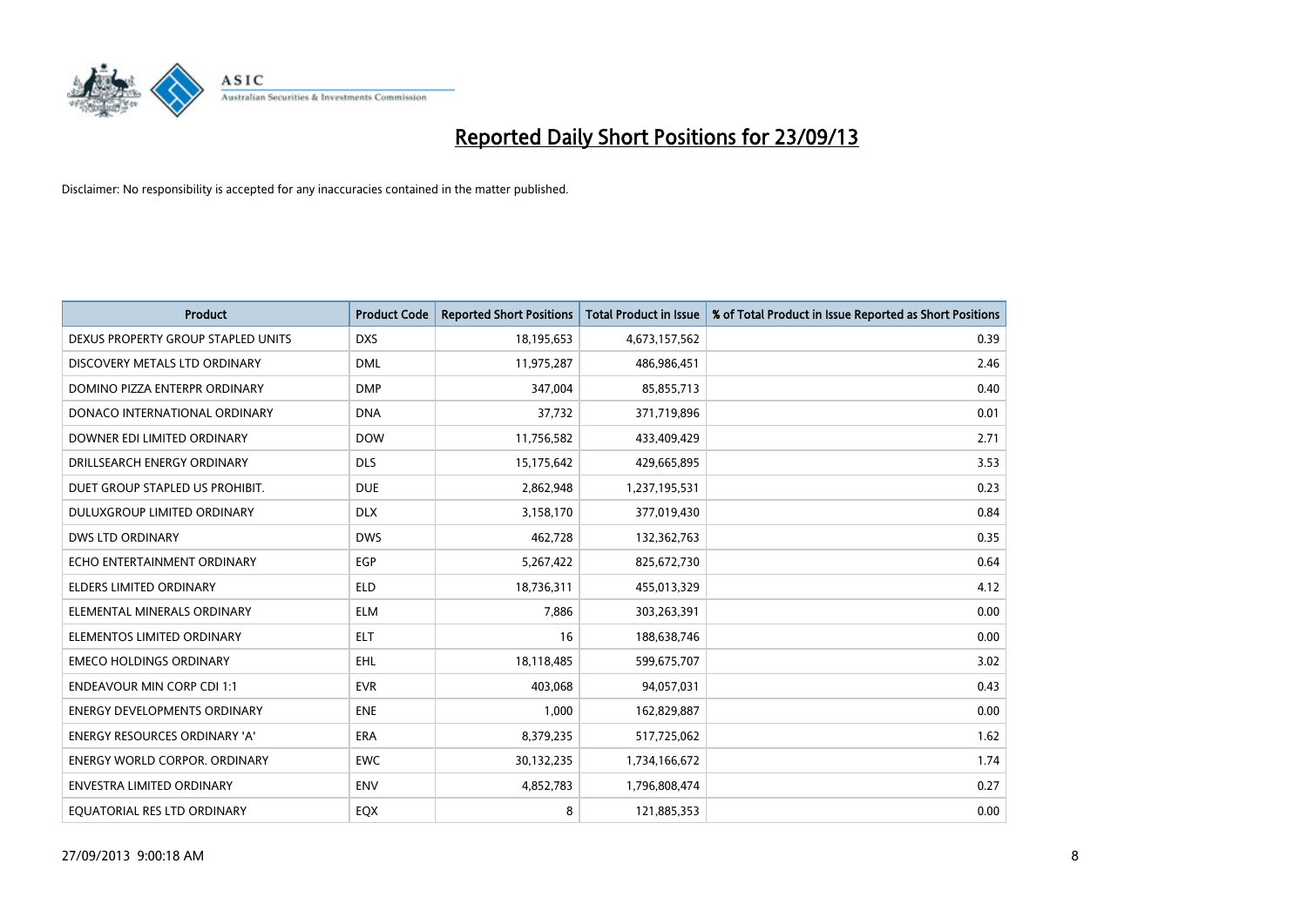

| <b>Product</b>                         | <b>Product Code</b> | <b>Reported Short Positions</b> | <b>Total Product in Issue</b> | % of Total Product in Issue Reported as Short Positions |
|----------------------------------------|---------------------|---------------------------------|-------------------------------|---------------------------------------------------------|
| ERM POWER LIMITED ORDINARY             | EPW                 | 79,657                          | 208,116,807                   | 0.04                                                    |
| ESERVGLOBAL LIMITED ORDINARY           | ESV                 | 6,768,601                       | 249,045,997                   | 2.72                                                    |
| EVOLUTION MINING LTD ORDINARY          | <b>EVN</b>          | 19,022,497                      | 708,652,367                   | 2.68                                                    |
| FAIRFAX MEDIA LTD ORDINARY             | <b>FXI</b>          | 314,043,013                     | 2,351,955,725                 | 13.35                                                   |
| <b>FANTASTIC HOLDINGS ORDINARY</b>     | <b>FAN</b>          | 12,954                          | 103,068,398                   | 0.01                                                    |
| FAR LTD ORDINARY                       | <b>FAR</b>          | 24,589,771                      | 2,499,846,742                 | 0.98                                                    |
| FEDERATION CNTRES ORD/UNIT STAPLED SEC | <b>FDC</b>          | 5,895,362                       | 1,427,641,565                 | 0.41                                                    |
| FINBAR GROUP LIMITED ORDINARY          | <b>FRI</b>          | 13,297                          | 220,847,184                   | 0.01                                                    |
| FISHER & PAYKEL H. ORDINARY            | <b>FPH</b>          | 231,002                         | 546,804,588                   | 0.04                                                    |
| FKP PROPERTY GROUP STAPLED SECURITIES  | <b>FKP</b>          | 9,166,106                       | 321,578,705                   | 2.85                                                    |
| FLEETWOOD CORP ORDINARY                | <b>FWD</b>          | 2,410,783                       | 60,522,619                    | 3.98                                                    |
| FLETCHER BUILDING ORDINARY             | <b>FBU</b>          | 4,625,455                       | 686,096,427                   | 0.67                                                    |
| FLEXIGROUP LIMITED ORDINARY            | <b>FXL</b>          | 64,424                          | 303,385,394                   | 0.02                                                    |
| <b>FLIGHT CENTRE ORDINARY</b>          | <b>FLT</b>          | 3,546,600                       | 100,523,468                   | 3.53                                                    |
| FLINDERS MINES LTD ORDINARY            | <b>FMS</b>          | 2,913,441                       | 1,824,843,676                 | 0.16                                                    |
| FOCUS MINERALS LTD ORDINARY            | <b>FML</b>          | 30,800,844                      | 9,137,375,877                 | 0.34                                                    |
| FORGE GROUP LIMITED ORDINARY           | FGE                 | 1,407,938                       | 86,169,014                    | 1.63                                                    |
| FORTESCUE METALS GRP ORDINARY          | <b>FMG</b>          | 167,112,048                     | 3,113,798,659                 | 5.37                                                    |
| <b>G.U.D. HOLDINGS ORDINARY</b>        | <b>GUD</b>          | 6,211,947                       | 71,341,319                    | 8.71                                                    |
| <b>G8 EDUCATION LIMITED ORDINARY</b>   | <b>GEM</b>          | 1,852,451                       | 273,190,260                   | 0.68                                                    |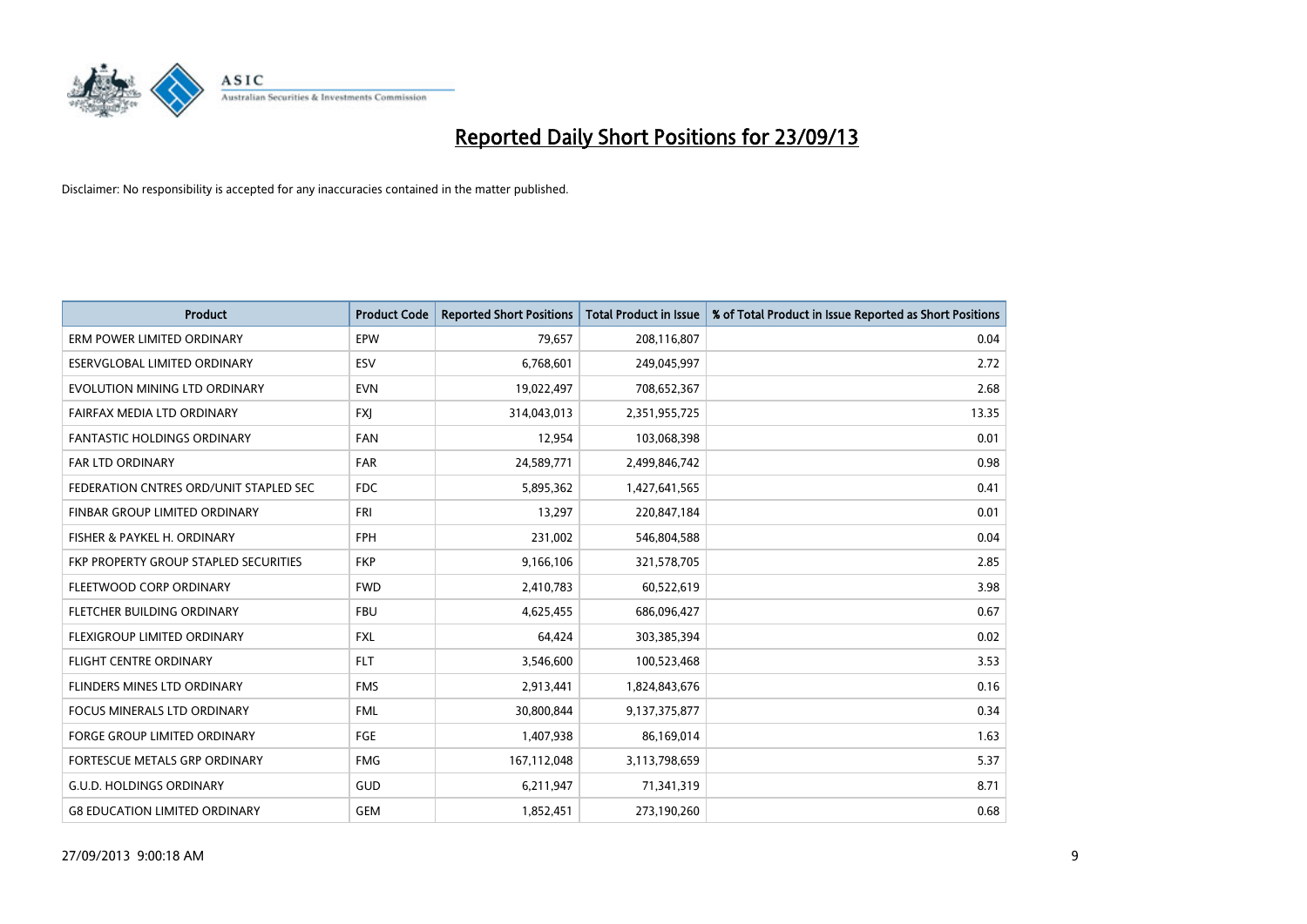

| <b>Product</b>                                   | <b>Product Code</b> | <b>Reported Short Positions</b> | <b>Total Product in Issue</b> | % of Total Product in Issue Reported as Short Positions |
|--------------------------------------------------|---------------------|---------------------------------|-------------------------------|---------------------------------------------------------|
| <b>GALAXY RESOURCES ORDINARY</b>                 | <b>GXY</b>          | 14,629,451                      | 800,734,646                   | 1.83                                                    |
| <b>GBST HOLDINGS ORDINARY</b>                    | <b>GBT</b>          | 27,017                          | 66,561,725                    | 0.04                                                    |
| <b>GENETIC TECHNOLOGIES ORDINARY</b>             | <b>GTG</b>          | 182,610                         | 517,138,486                   | 0.04                                                    |
| <b>GEODYNAMICS LIMITED ORDINARY</b>              | GDY                 | 850                             | 406,452,608                   | 0.00                                                    |
| <b>GINDALBIE METALS LTD ORDINARY</b>             | <b>GBG</b>          | 52,677,643                      | 1,492,982,791                 | 3.53                                                    |
| <b>GOLD ROAD RES LTD ORDINARY</b>                | GOR                 | 266,118                         | 455,332,394                   | 0.06                                                    |
| <b>GOODMAN FIELDER, ORDINARY</b>                 | <b>GFF</b>          | 36,302,058                      | 1,955,559,207                 | 1.86                                                    |
| <b>GOODMAN GROUP STAPLED</b>                     | <b>GMG</b>          | 3,838,683                       | 1,718,698,949                 | 0.22                                                    |
| <b>GPT GROUP STAPLED SEC.</b>                    | <b>GPT</b>          | 6,913,109                       | 1,701,676,508                 | 0.41                                                    |
| <b>GRAINCORP LIMITED A CLASS ORDINARY</b>        | <b>GNC</b>          | 29,219                          | 228,855,628                   | 0.01                                                    |
| <b>GRANGE RESOURCES. ORDINARY</b>                | GRR                 | 4,913,113                       | 1,156,492,195                 | 0.42                                                    |
| <b>GREENCROSS LIMITED ORDINARY</b>               | GXL                 | 1,312                           | 37,454,599                    | 0.00                                                    |
| <b>GREENLAND MIN EN LTD ORDINARY</b>             | GGG                 | 4,182,850                       | 572,720,096                   | 0.73                                                    |
| <b>GROWTHPOINT PROPERTY ORD/UNIT STAPLED SEC</b> | GOZ                 | 49,999                          | 414,229,412                   | 0.01                                                    |
| <b>GRYPHON MINERALS LTD ORDINARY</b>             | GRY                 | 10,701,172                      | 400,691,164                   | 2.67                                                    |
| <b>GUILDFORD COAL LTD ORDINARY</b>               | <b>GUF</b>          | 457,709                         | 635,046,899                   | 0.07                                                    |
| <b>GWA GROUP LTD ORDINARY</b>                    | <b>GWA</b>          | 14,384,353                      | 306,533,770                   | 4.69                                                    |
| <b>HARVEY NORMAN ORDINARY</b>                    | <b>HVN</b>          | 63,604,318                      | 1,062,316,784                 | 5.99                                                    |
| <b>HENDERSON GROUP CDI 1:1</b>                   | <b>HGG</b>          | 2,176,243                       | 733,252,837                   | 0.30                                                    |
| HEA HOLDINGS LIMITED ORDINARY                    | <b>HFA</b>          | 3,863                           | 118,738,157                   | 0.00                                                    |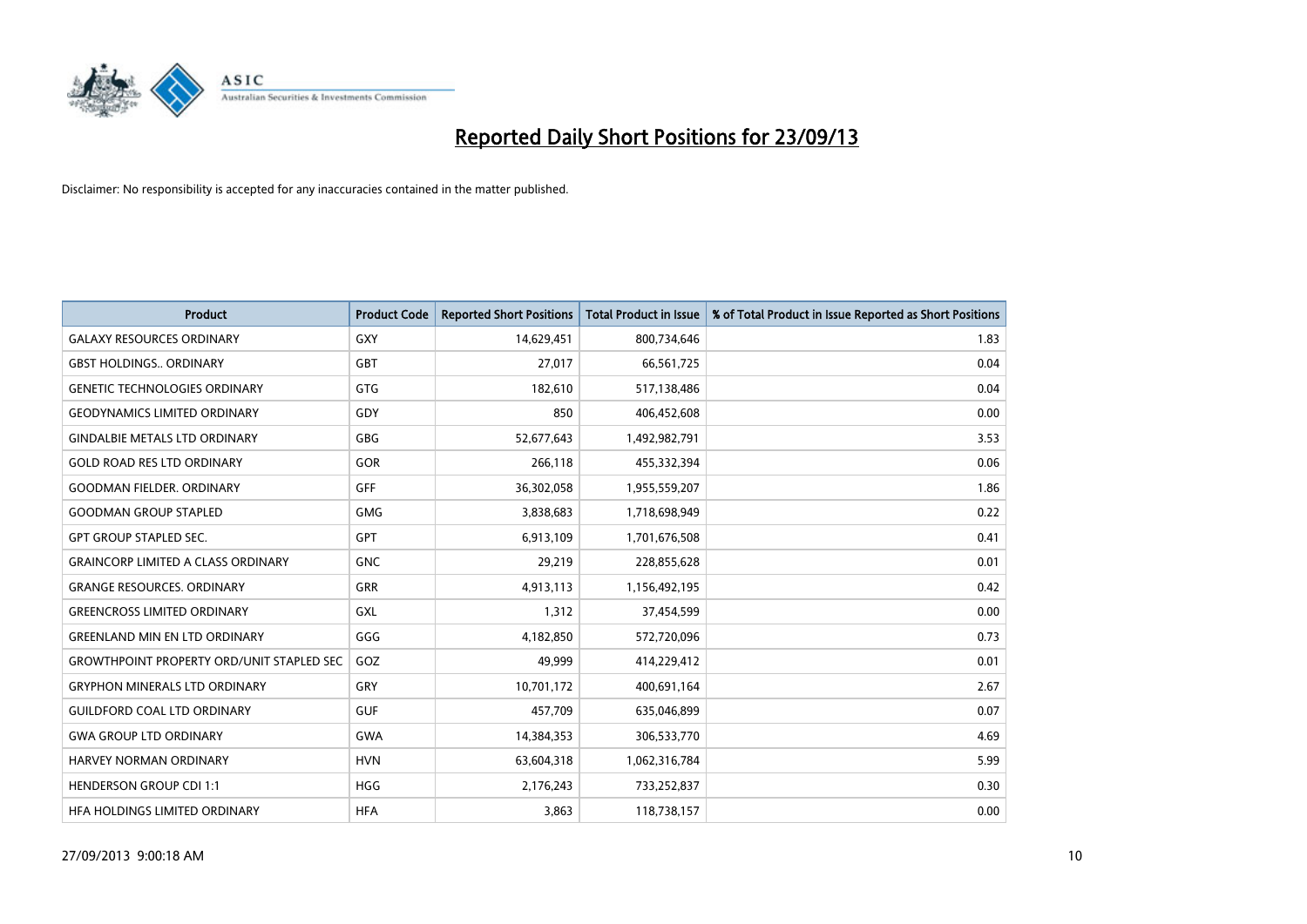

| <b>Product</b>                                | <b>Product Code</b> | <b>Reported Short Positions</b> | <b>Total Product in Issue</b> | % of Total Product in Issue Reported as Short Positions |
|-----------------------------------------------|---------------------|---------------------------------|-------------------------------|---------------------------------------------------------|
| <b>HIGHLANDS PACIFIC ORDINARY</b>             | <b>HIG</b>          | 500,001                         | 789,344,774                   | 0.06                                                    |
| HILLGROVE RES LTD ORDINARY                    | <b>HGO</b>          | 3,646,924                       | 1,024,760,221                 | 0.36                                                    |
| HILLS HOLDINGS LTD ORDINARY                   | <b>HIL</b>          | 137,945                         | 246,500,444                   | 0.06                                                    |
| HORIZON OIL LIMITED ORDINARY                  | <b>HZN</b>          | 70,085,091                      | 1,297,449,932                 | 5.40                                                    |
| HOT CHILI LTD ORDINARY                        | <b>HCH</b>          | 10,000                          | 333,108,886                   | 0.00                                                    |
| <b>ICON ENERGY LIMITED ORDINARY</b>           | <b>ICN</b>          | 19,230                          | 535,455,958                   | 0.00                                                    |
| <b>IINET LIMITED ORDINARY</b>                 | <b>IIN</b>          | 2,465,312                       | 161,238,847                   | 1.53                                                    |
| <b>ILUKA RESOURCES ORDINARY</b>               | ILU                 | 39,930,177                      | 418,700,517                   | 9.54                                                    |
| <b>IMDEX LIMITED ORDINARY</b>                 | <b>IMD</b>          | 4,513,153                       | 210,473,188                   | 2.14                                                    |
| IMF (AUSTRALIA) LTD ORDINARY                  | <b>IMF</b>          | 2,617,846                       | 123,203,426                   | 2.12                                                    |
| <b>INCITEC PIVOT ORDINARY</b>                 | IPL                 | 24,608,194                      | 1,628,730,107                 | 1.51                                                    |
| <b>INDEPENDENCE GROUP ORDINARY</b>            | <b>IGO</b>          | 4,235,010                       | 233,323,905                   | 1.82                                                    |
| <b>INDOPHIL RESOURCES ORDINARY</b>            | <b>IRN</b>          | 693,329                         | 1,203,146,194                 | 0.06                                                    |
| <b>INFIGEN ENERGY STAPLED SECURITIES</b>      | <b>IFN</b>          | 5,302,509                       | 764,993,434                   | 0.69                                                    |
| <b>INFOMEDIA LTD ORDINARY</b>                 | <b>IFM</b>          | 359,470                         | 304,833,155                   | 0.12                                                    |
| <b>INGENIA GROUP STAPLED SECURITIES</b>       | <b>INA</b>          | 2,821,354                       | 507,179,194                   | 0.56                                                    |
| <b>INOVA RESOURCES LTD ORDINARY</b>           | <b>IVA</b>          | 261,910                         | 728,618,577                   | 0.04                                                    |
| INSURANCE AUSTRALIA ORDINARY                  | IAG                 | 3,093,561                       | 2,079,034,021                 | 0.15                                                    |
| <b>INTREPID MINES ORDINARY</b>                | <b>IAU</b>          | 19,183,729                      | 556,194,977                   | 3.45                                                    |
| <b>INVESTA OFFICE FUND STAPLED SECURITIES</b> | <b>IOF</b>          | 1,039,630                       | 614,047,458                   | 0.17                                                    |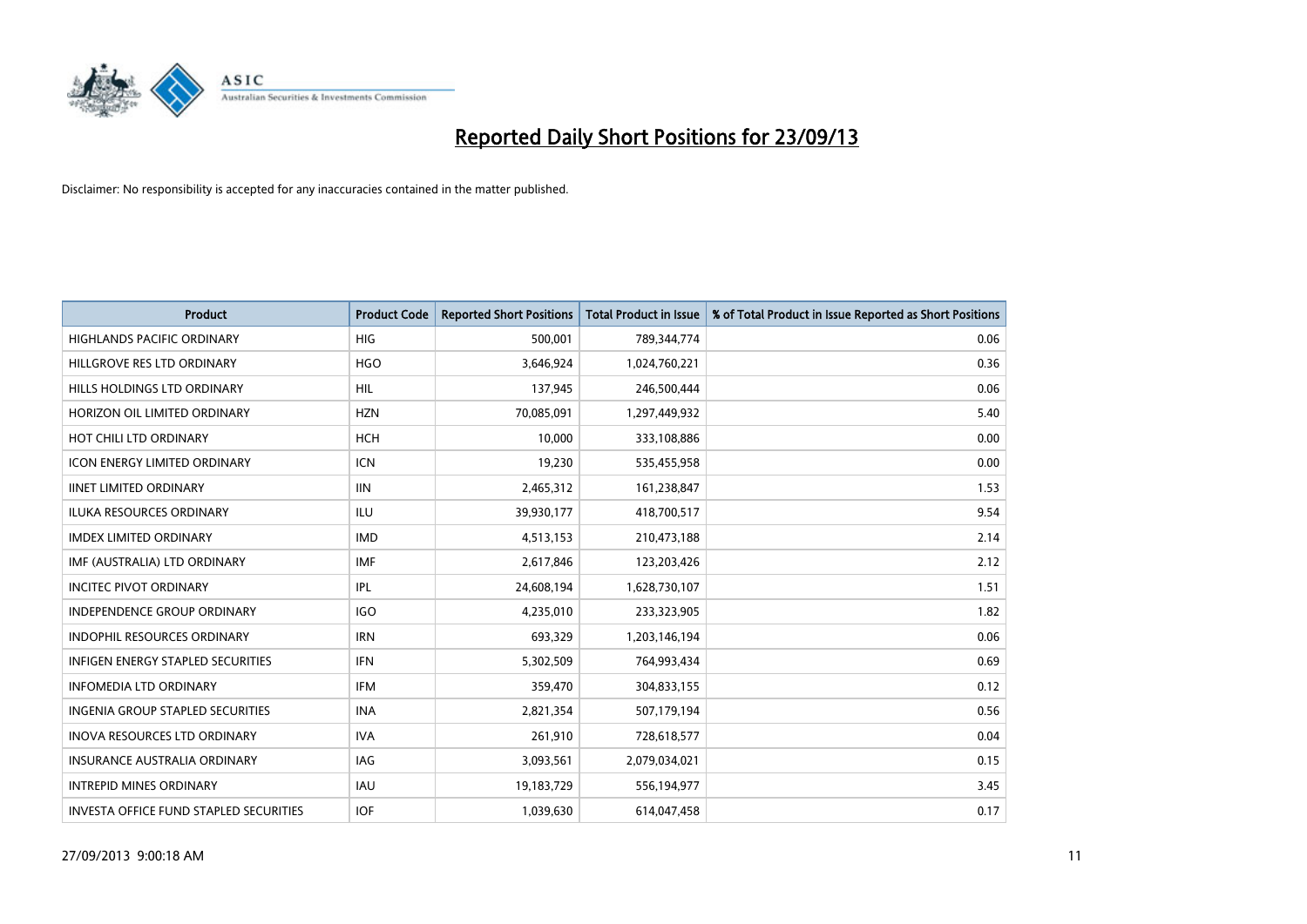

| Product                                  | <b>Product Code</b> | <b>Reported Short Positions</b> | <b>Total Product in Issue</b> | % of Total Product in Issue Reported as Short Positions |
|------------------------------------------|---------------------|---------------------------------|-------------------------------|---------------------------------------------------------|
| <b>INVOCARE LIMITED ORDINARY</b>         | <b>IVC</b>          | 6,304,261                       | 110,030,298                   | 5.73                                                    |
| <b>IOOF HOLDINGS LTD ORDINARY</b>        | IFL                 | 2,235,858                       | 232,118,034                   | 0.96                                                    |
| <b>IPROPERTY GROUP LTD ORDINARY</b>      | <b>IPP</b>          | 100                             | 181,398,426                   | 0.00                                                    |
| <b>IRESS LIMITED ORDINARY</b>            | <b>IRE</b>          | 347,929                         | 158,585,126                   | 0.22                                                    |
| <b>IRON ORE HOLDINGS ORDINARY</b>        | <b>IOH</b>          | 26,197                          | 161,174,005                   | 0.02                                                    |
| <b>ISELECT LTD ORDINARY</b>              | <b>ISU</b>          | 2,684,060                       | 259,964,894                   | 1.03                                                    |
| <b>ISHS EUROPE ETF CDI 1:1</b>           | <b>IEU</b>          | 24,739                          | 50,800,000                    | 0.05                                                    |
| JAMES HARDIE INDUST CHESS DEPOSITARY INT | <b>IHX</b>          | 7,567,008                       | 442,640,522                   | 1.71                                                    |
| <b>JB HI-FI LIMITED ORDINARY</b>         | <b>IBH</b>          | 8,717,934                       | 99,917,963                    | 8.73                                                    |
| <b>JUMBO INTERACTIVE ORDINARY</b>        | <b>JIN</b>          | 24,714                          | 43,552,560                    | 0.06                                                    |
| <b>JUPITER MINES ORDINARY</b>            | <b>IMS</b>          | 9,874                           | 2,281,835,383                 | 0.00                                                    |
| <b>KAGARA LTD ORDINARY</b>               | KZL                 | 3,385,466                       | 798,953,117                   | 0.42                                                    |
| KAROON GAS AUSTRALIA ORDINARY            | <b>KAR</b>          | 926,872                         | 255,841,581                   | 0.36                                                    |
| KATHMANDU HOLD LTD ORDINARY              | <b>KMD</b>          | 49,370                          | 200,215,894                   | 0.02                                                    |
| <b>KBL MINING LIMITED ORDINARY</b>       | <b>KBL</b>          | 1,820                           | 393,535,629                   | 0.00                                                    |
| KINGSGATE CONSOLID. ORDINARY             | <b>KCN</b>          | 12,625,590                      | 152,284,777                   | 8.29                                                    |
| KINGSROSE MINING LTD ORDINARY            | <b>KRM</b>          | 475,122                         | 335,753,851                   | 0.14                                                    |
| LEIGHTON HOLDINGS ORDINARY               | LEI                 | 16,251,381                      | 337,235,188                   | 4.82                                                    |
| LEND LEASE GROUP UNIT/ORD STAPLED        | <b>LLC</b>          | 1,802,965                       | 575,508,314                   | 0.31                                                    |
| LINC ENERGY LTD ORDINARY                 | <b>LNC</b>          | 17,996,592                      | 518,687,562                   | 3.47                                                    |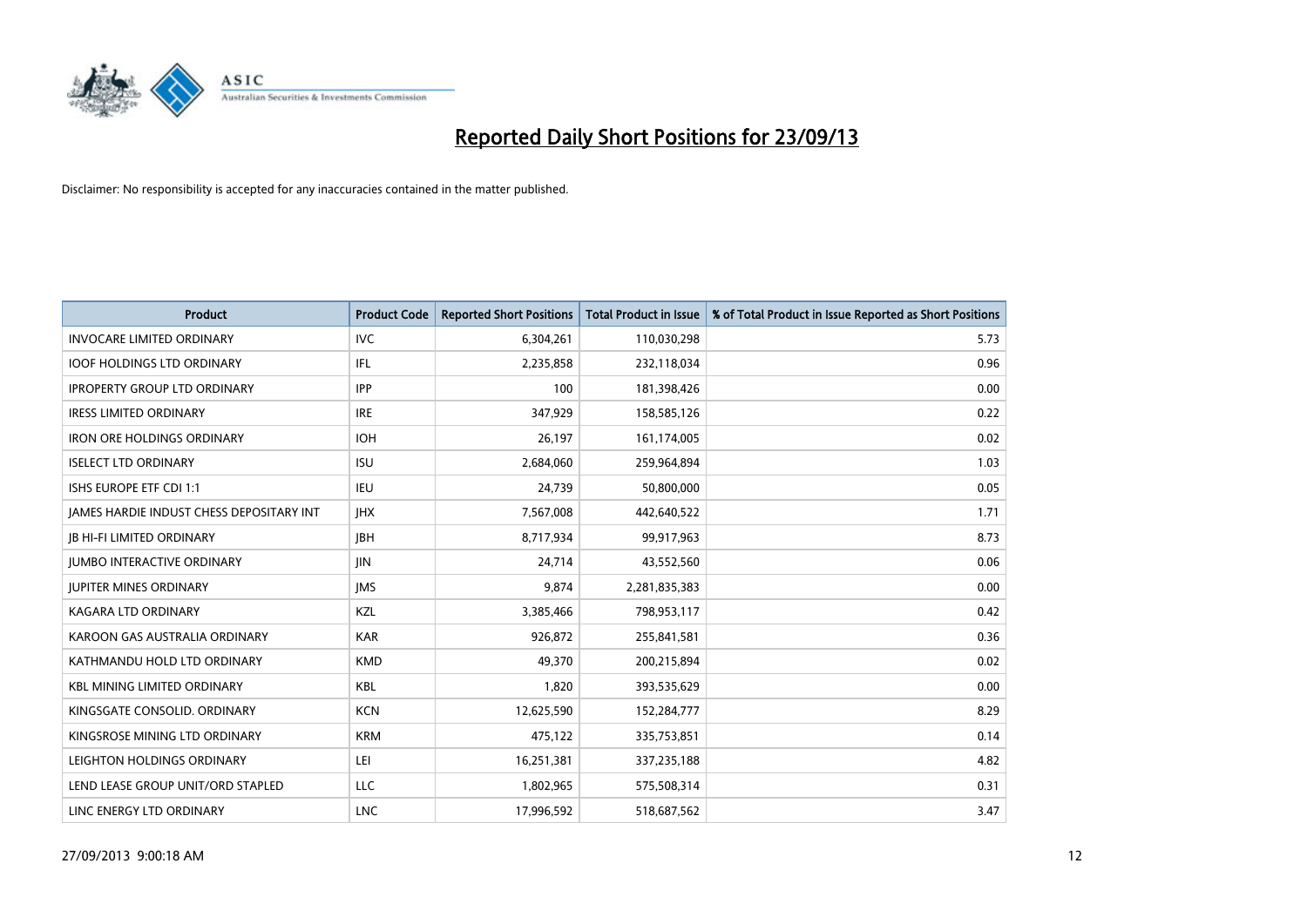

| <b>Product</b>                        | <b>Product Code</b> | <b>Reported Short Positions</b> | <b>Total Product in Issue</b> | % of Total Product in Issue Reported as Short Positions |
|---------------------------------------|---------------------|---------------------------------|-------------------------------|---------------------------------------------------------|
| LYCOPODIUM LIMITED ORDINARY           | <b>LYL</b>          | 1,293                           | 38,955,103                    | 0.00                                                    |
| LYNAS CORPORATION ORDINARY            | <b>LYC</b>          | 186,479,835                     | 1,961,051,292                 | 9.51                                                    |
| M2 TELECOMMUNICATION ORDINARY         | <b>MTU</b>          | 7,384,418                       | 178,498,822                   | 4.14                                                    |
| <b>MACA LIMITED ORDINARY</b>          | <b>MLD</b>          | 1,211                           | 172,500,000                   | 0.00                                                    |
| <b>MACMAHON HOLDINGS ORDINARY</b>     | <b>MAH</b>          | 1,398,355                       | 1,261,699,966                 | 0.11                                                    |
| MACO ATLAS ROADS GRP ORDINARY STAPLED | <b>MQA</b>          | 18,473,490                      | 487,230,540                   | 3.79                                                    |
| MACQUARIE GROUP LTD ORDINARY          | <b>MOG</b>          | 1,169,661                       | 339,888,036                   | 0.34                                                    |
| MACQUARIE TELECOM GP ORDINARY         | MAQ                 | 3,071                           | 20,967,121                    | 0.01                                                    |
| MAGELLAN FIN GRP LTD ORDINARY         | <b>MFG</b>          | 600,547                         | 152,782,876                   | 0.39                                                    |
| <b>MATRIX C &amp; E LTD ORDINARY</b>  | <b>MCE</b>          | 3,028,489                       | 94,555,428                    | 3.20                                                    |
| <b>MAVERICK DRILLING ORDINARY</b>     | <b>MAD</b>          | 10,820,027                      | 452,726,751                   | 2.39                                                    |
| <b>MAXITRANS INDUSTRIES ORDINARY</b>  | <b>MXI</b>          | 298,907                         | 183,993,392                   | 0.16                                                    |
| MAYNE PHARMA LTD ORDINARY             | <b>MYX</b>          | 2,807,612                       | 563,459,968                   | 0.50                                                    |
| MCMILLAN SHAKESPEARE ORDINARY         | <b>MMS</b>          | 1,956,873                       | 74,523,965                    | 2.63                                                    |
| MEDUSA MINING LTD ORDINARY            | <b>MML</b>          | 1,638,556                       | 188,903,911                   | 0.87                                                    |
| MEO AUSTRALIA LTD ORDINARY            | <b>MEO</b>          | 10,845                          | 627,264,587                   | 0.00                                                    |
| MERMAID MARINE ORDINARY               | <b>MRM</b>          | 616,446                         | 230,918,607                   | 0.27                                                    |
| MESOBLAST LIMITED ORDINARY            | <b>MSB</b>          | 17,646,335                      | 317,350,901                   | 5.56                                                    |
| METALS X LIMITED ORDINARY             | <b>MLX</b>          | 77,960                          | 1,652,636,110                 | 0.00                                                    |
| METCASH LIMITED ORDINARY              | <b>MTS</b>          | 86,811,710                      | 880,704,786                   | 9.86                                                    |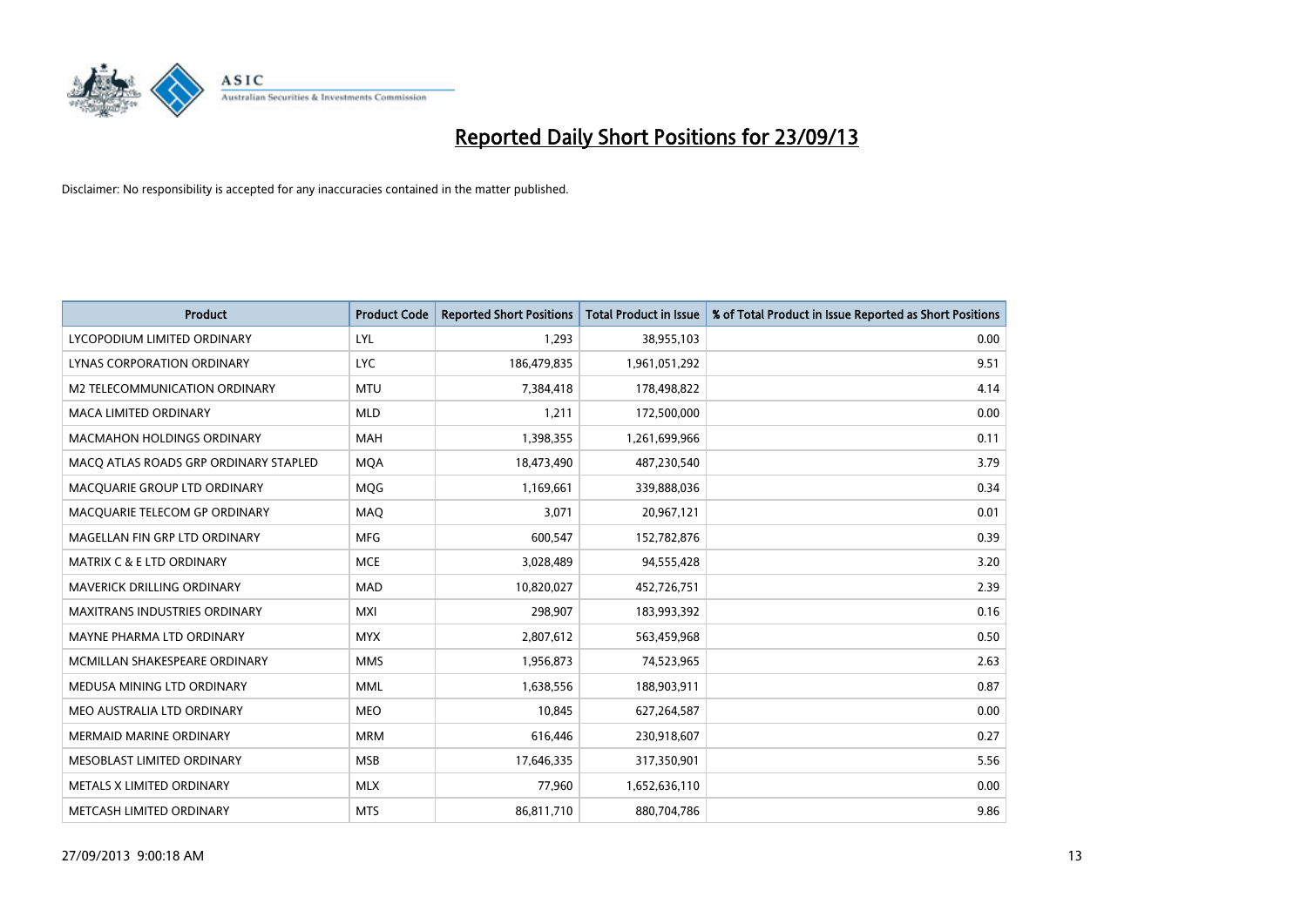

| <b>Product</b>                    | <b>Product Code</b> | <b>Reported Short Positions</b> | <b>Total Product in Issue</b> | % of Total Product in Issue Reported as Short Positions |
|-----------------------------------|---------------------|---------------------------------|-------------------------------|---------------------------------------------------------|
| METMINCO LIMITED ORDINARY         | <b>MNC</b>          | 134,390                         | 1,749,543,023                 | 0.01                                                    |
| MICLYN EXP OFFSHR ORDINARY        | <b>MIO</b>          | 134,667                         | 281,538,972                   | 0.05                                                    |
| MIGHTY RIVER POWER ORDINARY       | <b>MYT</b>          | 4,049                           | 1,400,000,094                 | 0.00                                                    |
| MINCOR RESOURCES NL ORDINARY      | <b>MCR</b>          | 2,407,187                       | 188,208,274                   | 1.28                                                    |
| MINERAL DEPOSITS ORDINARY         | <b>MDL</b>          | 2,895,282                       | 83,538,786                    | 3.47                                                    |
| MINERAL RESOURCES, ORDINARY       | <b>MIN</b>          | 3,324,714                       | 185,987,992                   | 1.79                                                    |
| MIRABELA NICKEL LTD ORDINARY      | <b>MBN</b>          | 40,808,556                      | 876,801,147                   | 4.65                                                    |
| MIRVAC GROUP STAPLED SECURITIES   | <b>MGR</b>          | 6,280,392                       | 3,664,938,678                 | 0.17                                                    |
| MOLOPO ENERGY LTD ORDINARY        | <b>MPO</b>          | 219,731                         | 246,724,091                   | 0.09                                                    |
| MONADELPHOUS GROUP ORDINARY       | <b>MND</b>          | 12,155,708                      | 92,041,629                    | 13.21                                                   |
| MORTGAGE CHOICE LTD ORDINARY      | <b>MOC</b>          | 357,965                         | 123,431,282                   | 0.29                                                    |
| <b>MOUNT GIBSON IRON ORDINARY</b> | <b>MGX</b>          | 12,576,173                      | 1,090,584,232                 | 1.15                                                    |
| MULTIPLEX SITES SITES             | <b>MXUPA</b>        | 1,270                           | 4,500,000                     | 0.03                                                    |
| MURCHISON METALS LTD ORDINARY     | <b>MMX</b>          | 2,890,448                       | 450,497,346                   | 0.64                                                    |
| MYER HOLDINGS LTD ORDINARY        | <b>MYR</b>          | 83,779,582                      | 583,894,551                   | 14.35                                                   |
| <b>MYSTATE LIMITED ORDINARY</b>   | <b>MYS</b>          | 83                              | 87,177,445                    | 0.00                                                    |
| NATIONAL AUST. BANK ORDINARY      | <b>NAB</b>          | 6,165,000                       | 2,348,892,519                 | 0.26                                                    |
| NAVITAS LIMITED ORDINARY          | <b>NVT</b>          | 3,162,270                       | 375,367,918                   | 0.84                                                    |
| NEON ENERGY LIMITED ORDINARY      | <b>NEN</b>          | 1,415,325                       | 553,037,848                   | 0.26                                                    |
| NEW HOPE CORPORATION ORDINARY     | <b>NHC</b>          | 1,115,671                       | 830,715,225                   | 0.13                                                    |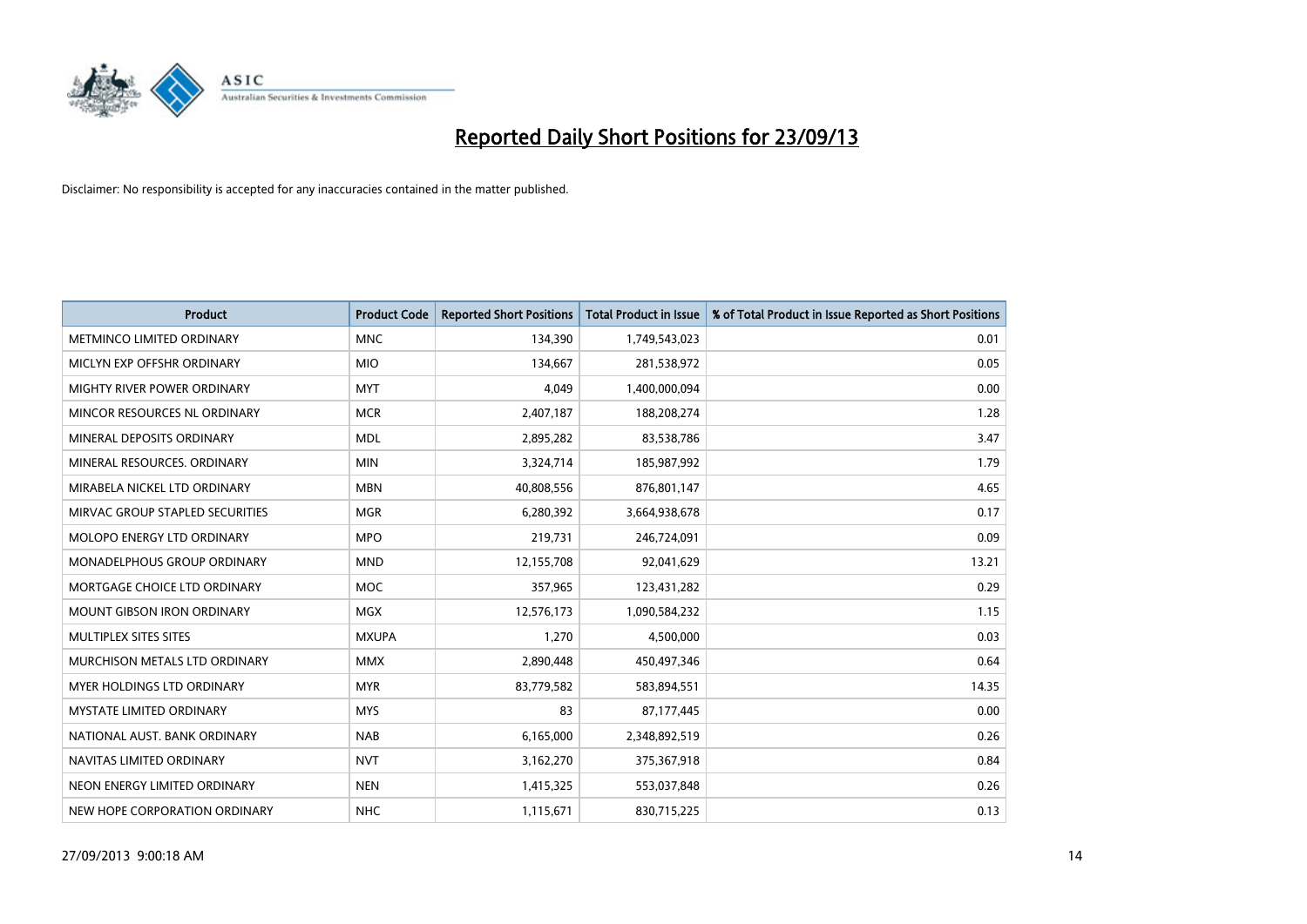

| <b>Product</b>                        | <b>Product Code</b> | <b>Reported Short Positions</b> | <b>Total Product in Issue</b> | % of Total Product in Issue Reported as Short Positions |
|---------------------------------------|---------------------|---------------------------------|-------------------------------|---------------------------------------------------------|
| NEW STANDARD ENERGY ORDINARY          | <b>NSE</b>          | 322,032                         | 305,331,847                   | 0.11                                                    |
| NEWCREST MINING ORDINARY              | <b>NCM</b>          | 19,317,279                      | 766,510,971                   | 2.52                                                    |
| NEWS CORP A NON-VOTING CDI            | <b>NWSLV</b>        | 2,790,368                       | 379,423,551                   | 0.74                                                    |
| NEWS CORP B VOTING CDI                | <b>NWS</b>          | 1,818,737                       | 199,630,239                   | 0.91                                                    |
| NEWSAT LIMITED ORDINARY               | <b>NWT</b>          | 580,050                         | 547,078,507                   | 0.11                                                    |
| NEXTDC LIMITED ORDINARY               | <b>NXT</b>          | 5,610,243                       | 192,904,486                   | 2.91                                                    |
| NEXUS ENERGY LIMITED ORDINARY         | <b>NXS</b>          | 2,725,624                       | 1,330,219,459                 | 0.20                                                    |
| NIB HOLDINGS LIMITED ORDINARY         | <b>NHF</b>          | 4,074,624                       | 439,004,182                   | 0.93                                                    |
| NIDO PETROLEUM ORDINARY               | <b>NDO</b>          | 42,500                          | 2,046,650,968                 | 0.00                                                    |
| NOBLE MINERAL RES ORDINARY            | <b>NMG</b>          | 2,365,726                       | 666,397,952                   | 0.36                                                    |
| NORTHERN IRON LTD ORDINARY            | <b>NFE</b>          | 1,787,264                       | 484,405,314                   | 0.37                                                    |
| NORTHERN STAR ORDINARY                | <b>NST</b>          | 5,430,721                       | 424,279,762                   | 1.28                                                    |
| NOVOGEN LIMITED ORDINARY              | <b>NRT</b>          | 127,291                         | 144,208,463                   | 0.09                                                    |
| NRW HOLDINGS LIMITED ORDINARY         | <b>NWH</b>          | 14,808,355                      | 278,888,011                   | 5.31                                                    |
| NUCOAL RESOURCES LTD ORDINARY         | <b>NCR</b>          | 90,001                          | 768,612,354                   | 0.01                                                    |
| NUFARM LIMITED ORDINARY               | <b>NUF</b>          | 16,675,891                      | 262,954,040                   | 6.34                                                    |
| OAKTON LIMITED ORDINARY               | <b>OKN</b>          | 4,219                           | 89,912,735                    | 0.00                                                    |
| OCEANAGOLD CORP. CHESS DEPOSITARY INT | <b>OGC</b>          | 741,095                         | 293,587,920                   | 0.25                                                    |
| OIL SEARCH LTD ORDINARY               | OSH                 | 6,977,238                       | 1,340,018,530                 | 0.52                                                    |
| OM HOLDINGS LIMITED ORDINARY          | OMH                 | 3,128,763                       | 733,423,337                   | 0.43                                                    |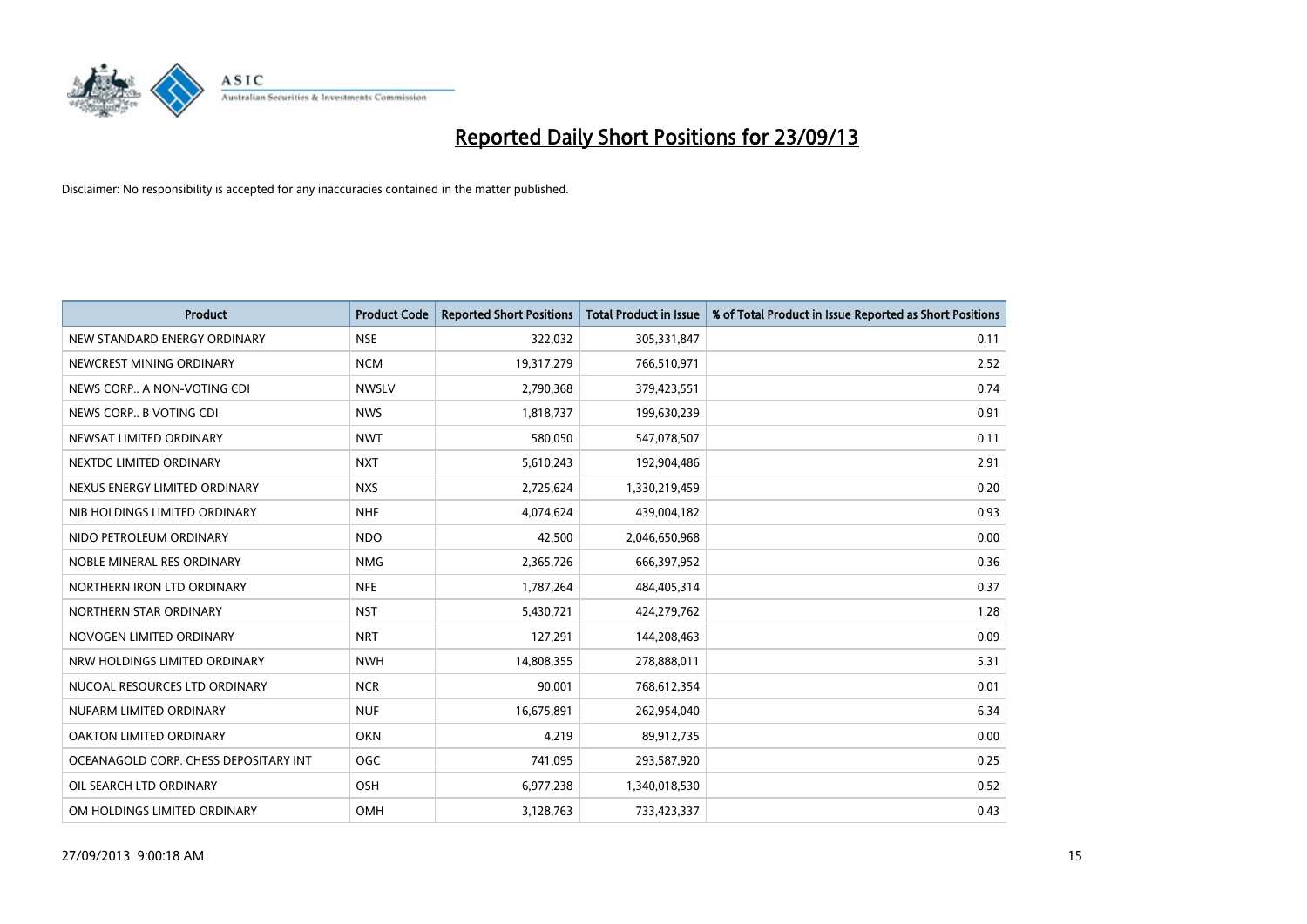

| <b>Product</b>                 | <b>Product Code</b> | <b>Reported Short Positions</b> | <b>Total Product in Issue</b> | % of Total Product in Issue Reported as Short Positions |
|--------------------------------|---------------------|---------------------------------|-------------------------------|---------------------------------------------------------|
| ORICA LIMITED ORDINARY         | ORI                 | 11,047,719                      | 368,203,632                   | 3.00                                                    |
| ORIGIN ENERGY ORDINARY         | <b>ORG</b>          | 10,519,078                      | 1,098,072,141                 | 0.96                                                    |
| OROCOBRE LIMITED ORDINARY      | <b>ORE</b>          | 286,820                         | 117,745,140                   | 0.24                                                    |
| OROTONGROUP LIMITED ORDINARY   | ORL                 | 455,671                         | 40,880,902                    | 1.11                                                    |
| OZ MINERALS ORDINARY           | OZL                 | 9,345,616                       | 303,470,022                   | 3.08                                                    |
| <b>PACIFIC BRANDS ORDINARY</b> | <b>PBG</b>          | 8,586,972                       | 912,915,695                   | 0.94                                                    |
| PALADIN ENERGY LTD ORDINARY    | <b>PDN</b>          | 57,372,848                      | 963,332,074                   | 5.96                                                    |
| PANAUST LIMITED ORDINARY       | <b>PNA</b>          | 3,194,422                       | 619,084,930                   | 0.52                                                    |
| PANORAMIC RESOURCES ORDINARY   | PAN                 | 163,525                         | 260,676,416                   | 0.06                                                    |
| PANTERRA GOLD LTD ORDINARY     | PGI                 | $\mathbf{1}$                    | 761,580,455                   | 0.00                                                    |
| PAPERLINX LIMITED ORDINARY     | <b>PPX</b>          | 48,101                          | 609,280,761                   | 0.01                                                    |
| PAPILLON RES LTD ORDINARY      | PIR                 | 6,151,052                       | 337,944,210                   | 1.82                                                    |
| PATTIES FOODS LTD ORDINARY     | PFL                 | 30,897                          | 139,065,639                   | 0.02                                                    |
| PEET LIMITED ORDINARY          | <b>PPC</b>          | 2,964,792                       | 431,986,887                   | 0.69                                                    |
| PERILYA LIMITED ORDINARY       | PEM                 | 203,081                         | 769,316,426                   | 0.03                                                    |
| PERPETUAL LIMITED ORDINARY     | PPT                 | 2,130,577                       | 41,980,678                    | 5.08                                                    |
| PERSEUS MINING LTD ORDINARY    | PRU                 | 8,922,838                       | 457,962,088                   | 1.95                                                    |
| PHARMAXIS LTD ORDINARY         | <b>PXS</b>          | 5,687,265                       | 308,548,389                   | 1.84                                                    |
| PLATINUM ASSET ORDINARY        | <b>PTM</b>          | 3,553,540                       | 578,285,695                   | 0.61                                                    |
| PLATINUM AUSTRALIA ORDINARY    | <b>PLA</b>          | 836,127                         | 504,968,043                   | 0.17                                                    |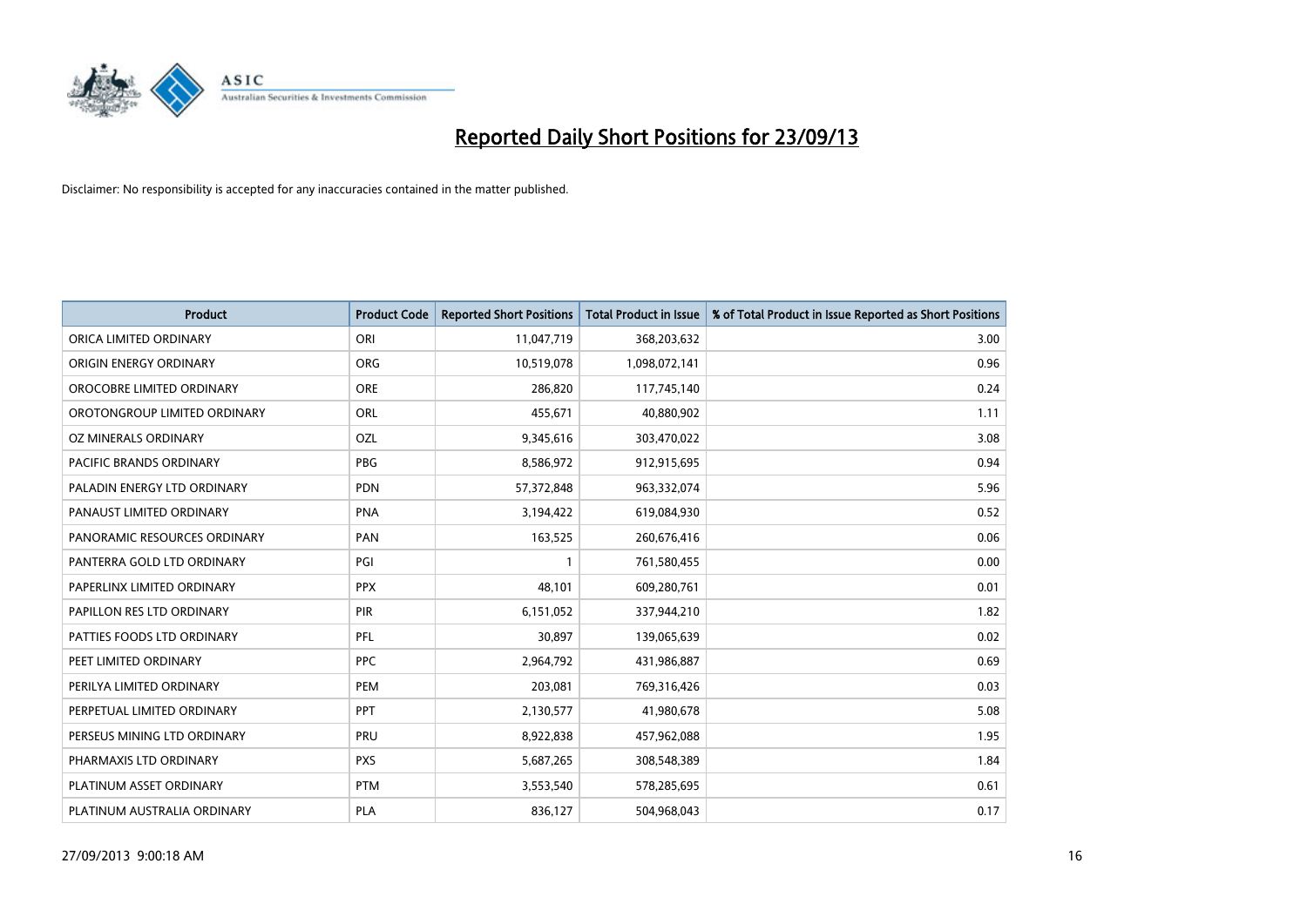

| <b>Product</b>                    | <b>Product Code</b> | <b>Reported Short Positions</b> | <b>Total Product in Issue</b> | % of Total Product in Issue Reported as Short Positions |
|-----------------------------------|---------------------|---------------------------------|-------------------------------|---------------------------------------------------------|
| PMI GOLD CORP CDI 1:1             | <b>PVM</b>          | 234,917                         | 157,986,653                   | 0.15                                                    |
| PMP LIMITED ORDINARY              | <b>PMP</b>          | 164,903                         | 323,781,124                   | 0.05                                                    |
| PRANA BIOTECHNOLOGY ORDINARY      | PBT                 | 300,000                         | 407,406,001                   | 0.07                                                    |
| PREMIER INVESTMENTS ORDINARY      | <b>PMV</b>          | 1,173,426                       | 155,260,478                   | 0.76                                                    |
| PRIMA BIOMED LTD ORDINARY         | <b>PRR</b>          | 343,262                         | 1,228,709,341                 | 0.03                                                    |
| PRIMARY HEALTH CARE ORDINARY      | <b>PRY</b>          | 22,574,854                      | 503,921,941                   | 4.48                                                    |
| PRIME MEDIA GRP LTD ORDINARY      | <b>PRT</b>          | 54,259                          | 366,330,303                   | 0.01                                                    |
| PROGRAMMED ORDINARY               | <b>PRG</b>          | 157,746                         | 118,229,190                   | 0.13                                                    |
| OANTAS AIRWAYS ORDINARY           | QAN                 | 37,708,415                      | 2,241,745,788                 | 1.68                                                    |
| OBE INSURANCE GROUP ORDINARY      | <b>OBE</b>          | 17,453,274                      | 1,220,868,532                 | 1.43                                                    |
| ORXPHARMA LTD ORDINARY            | <b>QRX</b>          | 188,283                         | 144,785,606                   | 0.13                                                    |
| <b>QUBE HOLDINGS LTD ORDINARY</b> | QUB                 | 13,373,394                      | 928,965,547                   | 1.44                                                    |
| QUICKSTEP HOLDINGS ORDINARY       | OHL                 | 380,000                         | 348,995,045                   | 0.11                                                    |
| RAMELIUS RESOURCES ORDINARY       | <b>RMS</b>          | 2,795,253                       | 363,029,659                   | 0.77                                                    |
| RAMSAY HEALTH CARE ORDINARY       | <b>RHC</b>          | 2,068,594                       | 202,081,252                   | 1.02                                                    |
| RANGE RESOURCES LTD ORDINARY      | <b>RRS</b>          | 324,458                         | 3,014,803,085                 | 0.01                                                    |
| RCR TOMLINSON ORDINARY            | <b>RCR</b>          | 1,931,999                       | 135,451,265                   | 1.43                                                    |
| <b>REA GROUP ORDINARY</b>         | <b>REA</b>          | 873,198                         | 131,714,699                   | 0.66                                                    |
| <b>RECKON LIMITED ORDINARY</b>    | <b>RKN</b>          | 3,001                           | 128,103,484                   | 0.00                                                    |
| RED 5 LIMITED ORDINARY            | <b>RED</b>          | 1,217,317                       | 155,788,008                   | 0.78                                                    |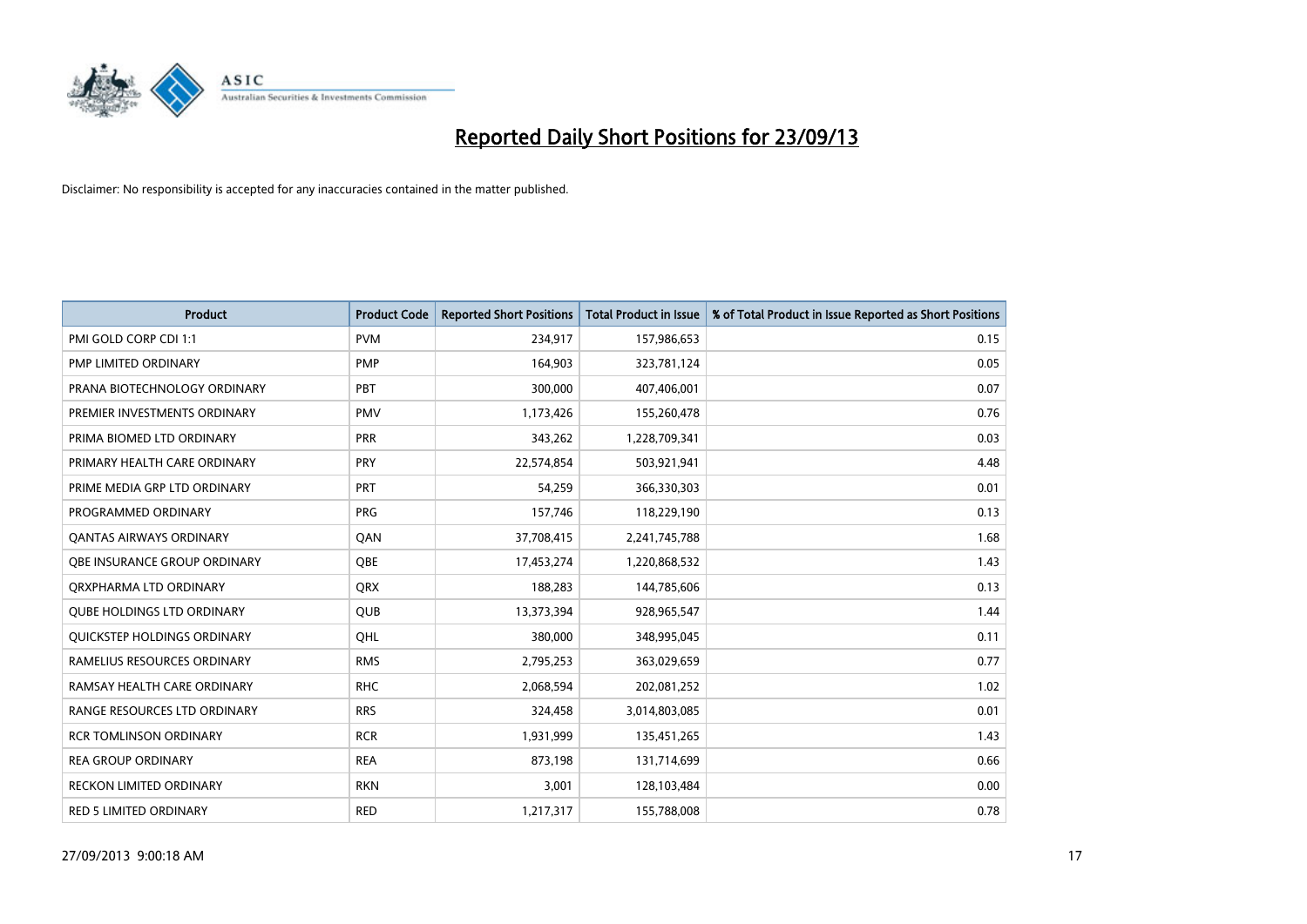

| <b>Product</b>                      | <b>Product Code</b> | <b>Reported Short Positions</b> | <b>Total Product in Issue</b> | % of Total Product in Issue Reported as Short Positions |
|-------------------------------------|---------------------|---------------------------------|-------------------------------|---------------------------------------------------------|
| <b>RED FORK ENERGY ORDINARY</b>     | <b>RFE</b>          | 4,159,306                       | 499,551,719                   | 0.83                                                    |
| REDBANK ENERGY LTD ORDINARY         | AEJ                 | 13                              | 786,287                       | 0.00                                                    |
| REECE AUSTRALIA LTD. ORDINARY       | <b>REH</b>          | 443                             | 99,600,000                    | 0.00                                                    |
| REED RESOURCES LTD ORDINARY         | <b>RDR</b>          | 50,000                          | 521,897,064                   | 0.01                                                    |
| <b>REGIS RESOURCES ORDINARY</b>     | <b>RRL</b>          | 6,295,943                       | 477,963,824                   | 1.32                                                    |
| RESMED INC CDI 10:1                 | <b>RMD</b>          | 10,669,316                      | 1,420,542,770                 | 0.75                                                    |
| <b>RESOLUTE MINING ORDINARY</b>     | <b>RSG</b>          | 2,966,475                       | 640,994,224                   | 0.46                                                    |
| RESOURCE EQUIP LTD ORDINARY         | <b>RQL</b>          | 5,000                           | 249,065,471                   | 0.00                                                    |
| <b>RESOURCE GENERATION ORDINARY</b> | <b>RES</b>          | 427,601                         | 332,234,604                   | 0.13                                                    |
| RETAIL FOOD GROUP ORDINARY          | <b>RFG</b>          | 3,093,678                       | 130,301,190                   | 2.37                                                    |
| REX MINERALS LIMITED ORDINARY       | <b>RXM</b>          | 2,548,630                       | 188,907,284                   | 1.35                                                    |
| RHG LIMITED ORDINARY                | <b>RHG</b>          | 1,085                           | 308,483,177                   | 0.00                                                    |
| RIALTO ENERGY ORDINARY              | <b>RIA</b>          | 41                              | 1,155,765,100                 | 0.00                                                    |
| <b>RIDLEY CORPORATION ORDINARY</b>  | <b>RIC</b>          | 426,464                         | 307,817,071                   | 0.14                                                    |
| RIO TINTO LIMITED ORDINARY          | <b>RIO</b>          | 6,237,601                       | 435,758,720                   | 1.43                                                    |
| ROBUST RESOURCES ORDINARY           | <b>ROL</b>          | 10,000                          | 102,830,646                   | 0.01                                                    |
| ROC OIL COMPANY ORDINARY            | <b>ROC</b>          | 1,317,175                       | 683,235,552                   | 0.19                                                    |
| SAI GLOBAL LIMITED ORDINARY         | SAI                 | 7,010,835                       | 209,694,571                   | 3.34                                                    |
| SALMAT LIMITED ORDINARY             | <b>SLM</b>          | 998                             | 159,812,799                   | 0.00                                                    |
| SAMSON OIL & GAS LTD ORDINARY       | SSN                 | 2,082,000                       | 2,547,617,329                 | 0.08                                                    |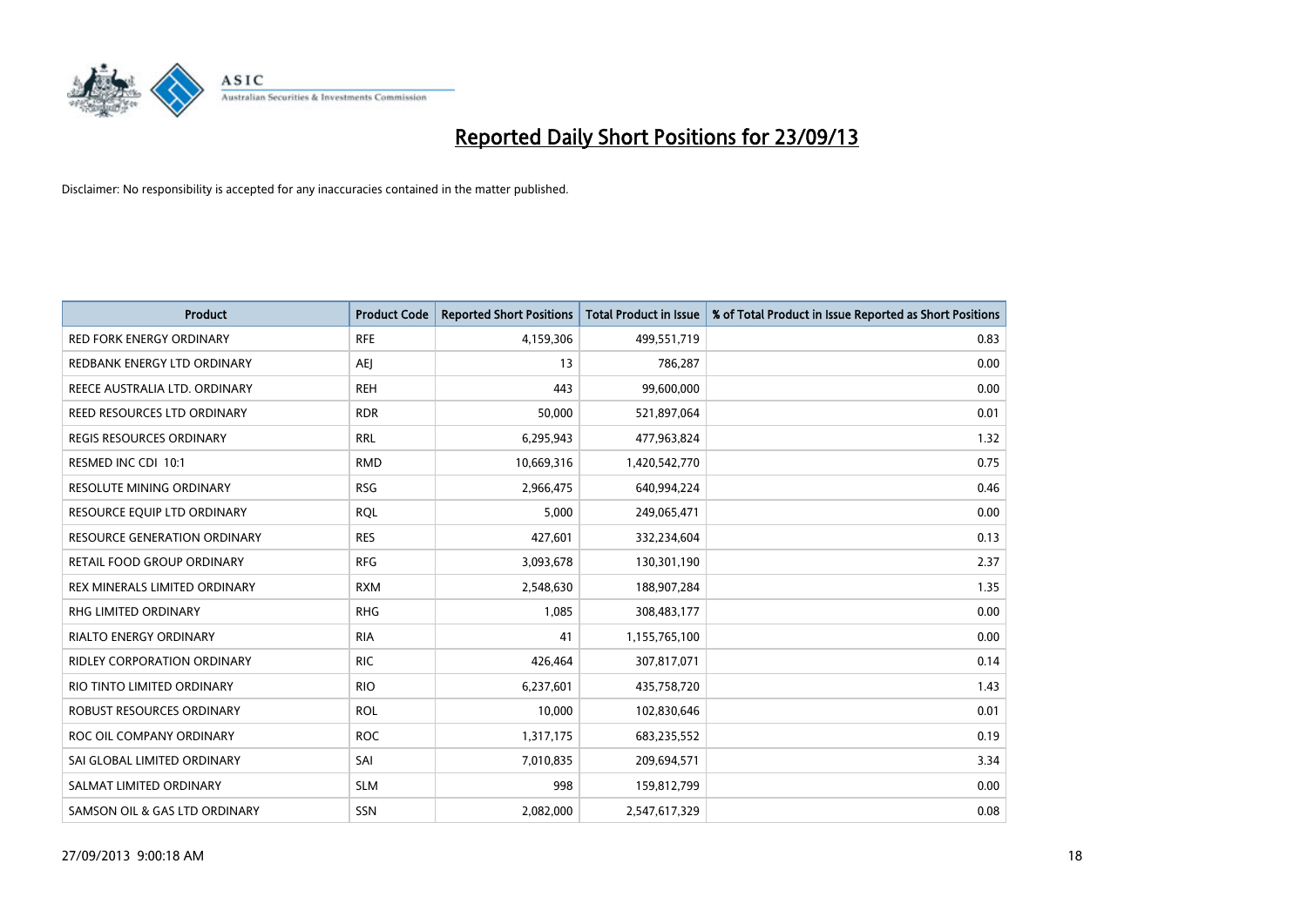

| <b>Product</b>                           | <b>Product Code</b> | <b>Reported Short Positions</b> | <b>Total Product in Issue</b> | % of Total Product in Issue Reported as Short Positions |
|------------------------------------------|---------------------|---------------------------------|-------------------------------|---------------------------------------------------------|
| SANDFIRE RESOURCES ORDINARY              | <b>SFR</b>          | 3,936,220                       | 155,640,968                   | 2.53                                                    |
| SANTOS LTD ORDINARY                      | <b>STO</b>          | 6,531,544                       | 965,690,469                   | 0.68                                                    |
| SARACEN MINERAL ORDINARY                 | <b>SAR</b>          | 8,375,688                       | 595,263,186                   | 1.41                                                    |
| SCA PROPERTY GROUP STAPLED SECURITIES    | <b>SCP</b>          | 35,112,888                      | 642,417,140                   | 5.47                                                    |
| SEDGMAN LIMITED ORDINARY                 | <b>SDM</b>          | 342,220                         | 223,224,636                   | 0.15                                                    |
| SEEK LIMITED ORDINARY                    | <b>SEK</b>          | 16,748,110                      | 338,957,302                   | 4.94                                                    |
| SELECT HARVESTS ORDINARY                 | <b>SHV</b>          | 232,530                         | 57,462,851                    | 0.40                                                    |
| SENEX ENERGY LIMITED ORDINARY            | SXY                 | 6,129,021                       | 1,142,010,350                 | 0.54                                                    |
| SERVICE STREAM ORDINARY                  | <b>SSM</b>          | 100                             | 283,418,867                   | 0.00                                                    |
| SEVEN GROUP HOLDINGS ORDINARY            | <b>SVW</b>          | 4,989,855                       | 308,160,281                   | 1.62                                                    |
| SEVEN WEST MEDIA LTD ORDINARY            | <b>SWM</b>          | 5,714,525                       | 999,160,872                   | 0.57                                                    |
| SIGMA PHARMACEUTICAL ORDINARY            | <b>SIP</b>          | 3,039,191                       | 1,126,618,419                 | 0.27                                                    |
| SIHAYO GOLD LIMITED ORDINARY             | <b>SIH</b>          | $\mathbf{1}$                    | 844,832,293                   | 0.00                                                    |
| SILEX SYSTEMS ORDINARY                   | <b>SLX</b>          | 2,627,728                       | 170,249,150                   | 1.54                                                    |
| SILVER CHEF LIMITED ORDINARY             | SIV                 | 84,867                          | 28,819,977                    | 0.29                                                    |
| SILVER LAKE RESOURCE ORDINARY            | <b>SLR</b>          | 11,236,394                      | 434,988,914                   | 2.58                                                    |
| SIMS METAL MGMT LTD ORDINARY             | SGM                 | 9,056,150                       | 204,335,628                   | 4.43                                                    |
| SINGAPORE TELECOMM. CHESS DEPOSITARY INT | SGT                 | 653,705                         | 169,358,656                   | 0.39                                                    |
| SIRIUS RESOURCES NL ORDINARY             | <b>SIR</b>          | 4,361,581                       | 227,020,167                   | 1.92                                                    |
| SIRTEX MEDICAL ORDINARY                  | <b>SRX</b>          | 320,290                         | 56,079,887                    | 0.57                                                    |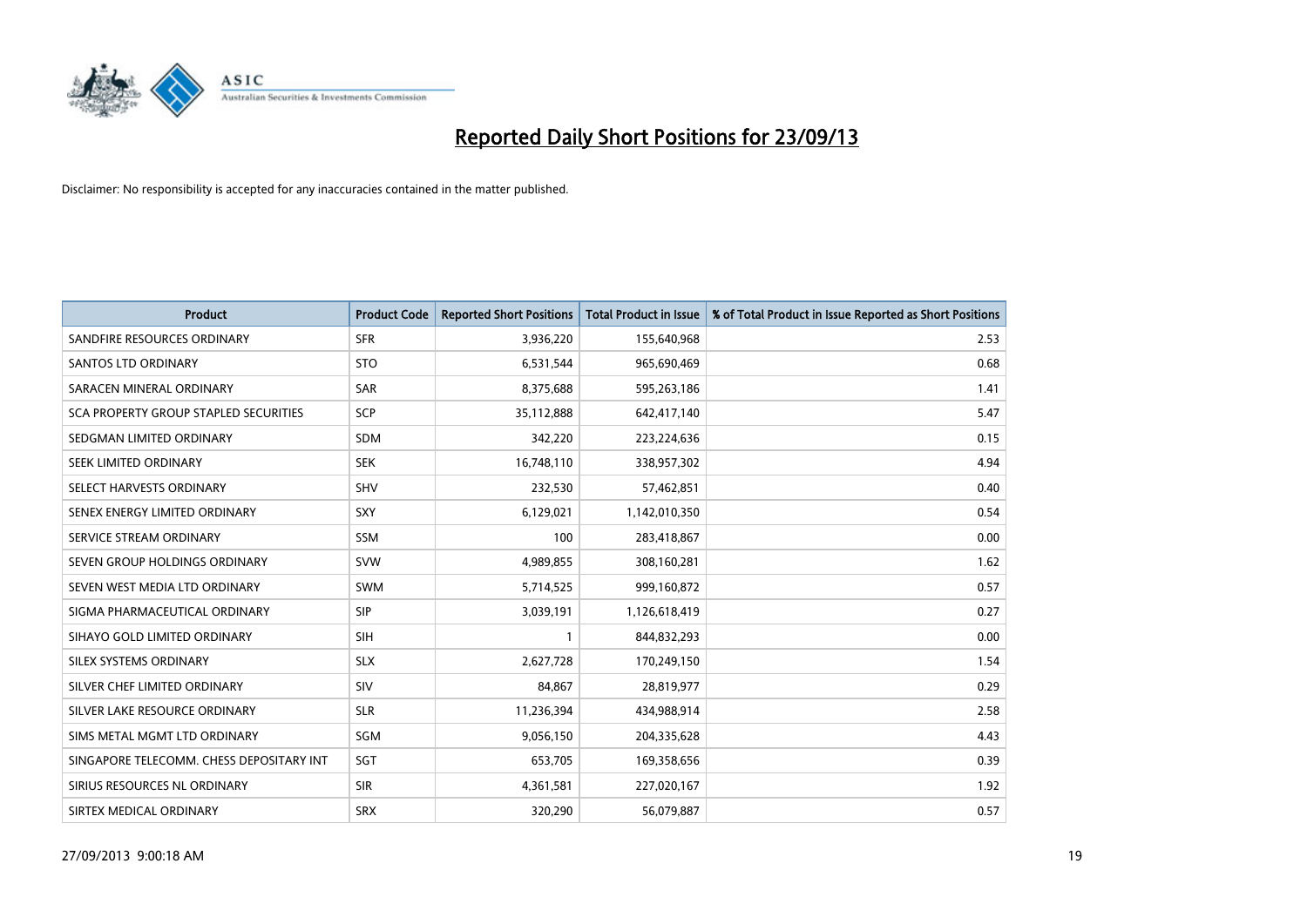

| <b>Product</b>                           | <b>Product Code</b> | <b>Reported Short Positions</b> | <b>Total Product in Issue</b> | % of Total Product in Issue Reported as Short Positions |
|------------------------------------------|---------------------|---------------------------------|-------------------------------|---------------------------------------------------------|
| SKILLED GROUP LTD ORDINARY               | <b>SKE</b>          | 5,446,680                       | 233,533,526                   | 2.33                                                    |
| SKY NETWORK ORDINARY                     | <b>SKT</b>          | 640,069                         | 389,139,785                   | 0.16                                                    |
| SKYCITY ENT GRP LTD ORDINARY             | <b>SKC</b>          | 741,538                         | 576,958,340                   | 0.13                                                    |
| <b>SLATER &amp; GORDON ORDINARY</b>      | SGH                 | 433,026                         | 196,809,265                   | 0.22                                                    |
| SMS MANAGEMENT, ORDINARY                 | <b>SMX</b>          | 1,849,051                       | 70,099,763                    | 2.64                                                    |
| SONIC HEALTHCARE ORDINARY                | <b>SHL</b>          | 5,524,381                       | 400,152,056                   | 1.38                                                    |
| SOUL PATTINSON (W.H) ORDINARY            | SOL                 | 91,249                          | 239,395,320                   | 0.04                                                    |
| SOUTH BOULDER MINES ORDINARY             | <b>STB</b>          | $\mathbf{1}$                    | 127,952,826                   | 0.00                                                    |
| SP AUSNET STAPLED SECURITIES             | <b>SPN</b>          | 32,954,077                      | 3,376,325,523                 | 0.98                                                    |
| SPARK INFRASTRUCTURE STAPLED NOTE & UNIT | SKI                 | 44,283,643                      | 1,326,734,264                 | 3.34                                                    |
| SPDR 200 FUND ETF UNITS                  | <b>STW</b>          | 88,374                          | 44,278,688                    | 0.20                                                    |
| SPECIALTY FASHION ORDINARY               | <b>SFH</b>          | 110,001                         | 192,236,121                   | 0.06                                                    |
| ST BARBARA LIMITED ORDINARY              | <b>SBM</b>          | 6,288,761                       | 488,074,077                   | 1.29                                                    |
| STARPHARMA HOLDINGS ORDINARY             | SPL                 | 16,722,295                      | 283,964,948                   | 5.89                                                    |
| STEADFAST GROUP LTD ORDINARY             | <b>SDF</b>          | 261,390                         | 500,873,408                   | 0.05                                                    |
| STHN CROSS MEDIA ORDINARY                | <b>SXL</b>          | 8,235,974                       | 705,099,800                   | 1.17                                                    |
| STOCKLAND UNITS/ORD STAPLED              | SGP                 | 16,428,050                      | 2,305,750,747                 | 0.71                                                    |
| STRAITS RES LTD. ORDINARY                | SRO                 | 31,522                          | 1,164,150,159                 | 0.00                                                    |
| STW COMMUNICATIONS ORDINARY              | SGN                 | 3,934,574                       | 403,828,512                   | 0.97                                                    |
| SUNCORP GROUP LTD ORDINARY               | <b>SUN</b>          | 4,275,257                       | 1,286,600,980                 | 0.33                                                    |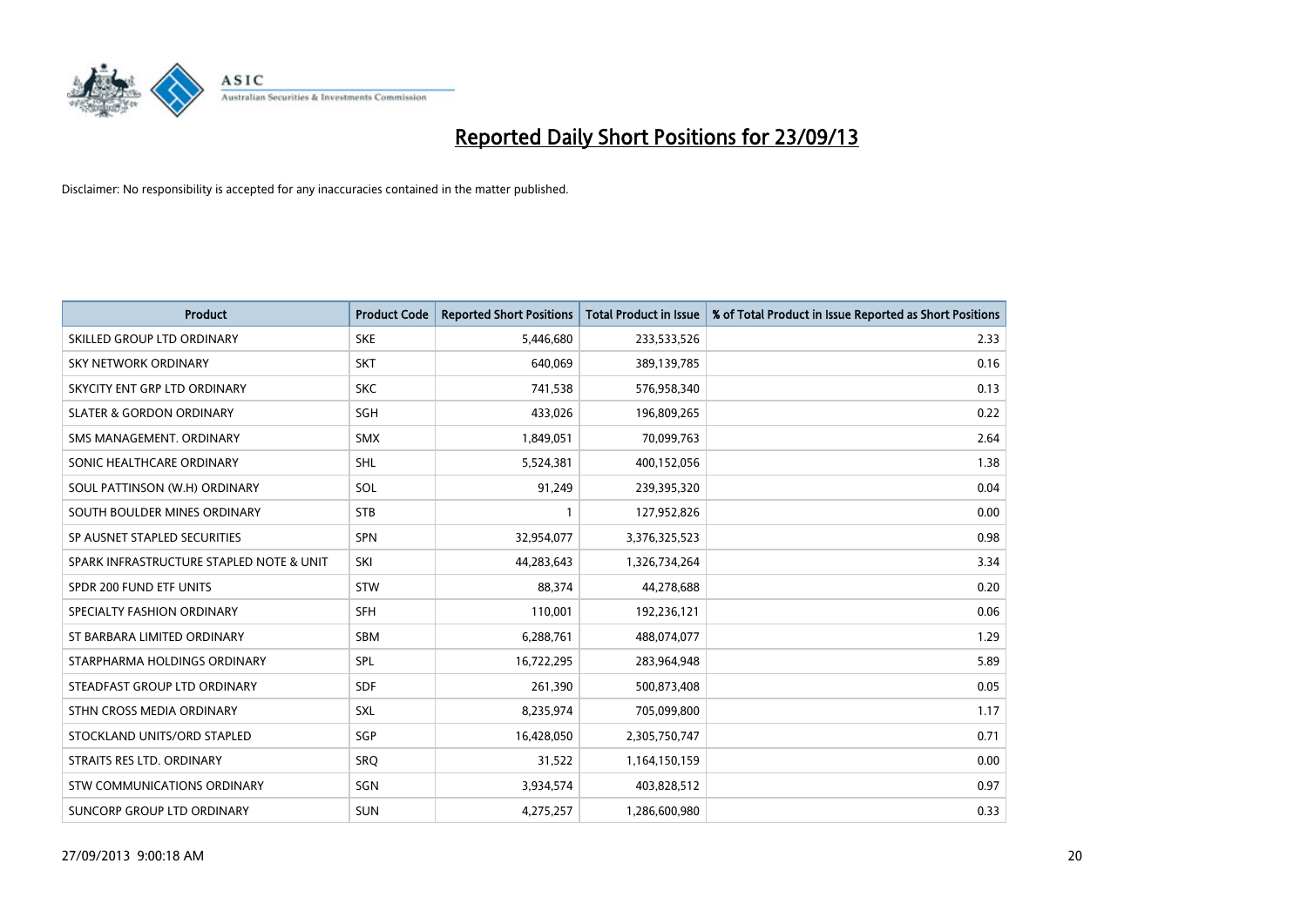

| <b>Product</b>                   | <b>Product Code</b> | <b>Reported Short Positions</b> | <b>Total Product in Issue</b> | % of Total Product in Issue Reported as Short Positions |
|----------------------------------|---------------------|---------------------------------|-------------------------------|---------------------------------------------------------|
| SUNDANCE ENERGY ORDINARY         | <b>SEA</b>          | 146,445                         | 462,611,982                   | 0.03                                                    |
| SUNDANCE RESOURCES ORDINARY      | <b>SDL</b>          | 47,491,689                      | 3,072,110,985                 | 1.55                                                    |
| SUNLAND GROUP LTD ORDINARY       | <b>SDG</b>          | 39,234                          | 181,710,087                   | 0.02                                                    |
| SUPER RET REP LTD ORDINARY       | <b>SUL</b>          | 1,482,291                       | 196,731,620                   | 0.75                                                    |
| SYD AIRPORT STAPLED US PROHIBIT. | SYD                 | 23,892,061                      | 2,127,016,982                 | 1.12                                                    |
| SYRAH RESOURCES ORDINARY         | <b>SYR</b>          | 2,306,841                       | 147,867,623                   | 1.56                                                    |
| TABCORP HOLDINGS LTD ORDINARY    | <b>TAH</b>          | 23,216,768                      | 744,885,690                   | 3.12                                                    |
| TANAMI GOLD NL ORDINARY          | <b>TAM</b>          | 41                              | 587,548,523                   | 0.00                                                    |
| TAP OIL LIMITED ORDINARY         | <b>TAP</b>          | 65,068                          | 241,608,606                   | 0.03                                                    |
| TASSAL GROUP LIMITED ORDINARY    | <b>TGR</b>          | 371,471                         | 146,507,029                   | 0.25                                                    |
| TATTS GROUP LTD ORDINARY         | <b>TTS</b>          | 11,258,046                      | 1,402,714,027                 | 0.80                                                    |
| TELECOM CORPORATION ORDINARY     | <b>TEL</b>          | 4,690,693                       | 1,817,238,564                 | 0.26                                                    |
| TELSTRA CORPORATION, ORDINARY    | <b>TLS</b>          | 25,291,024                      | 12,443,074,357                | 0.20                                                    |
| TEN NETWORK HOLDINGS ORDINARY    | <b>TEN</b>          | 134,405,630                     | 2,586,970,845                 | 5.20                                                    |
| TERANGA GOLD CORP CDI 1:1        | <b>TGZ</b>          | 945,407                         | 174,196,016                   | 0.54                                                    |
| THE REJECT SHOP ORDINARY         | <b>TRS</b>          | 1,791,790                       | 28,826,248                    | 6.22                                                    |
| THORN GROUP LIMITED ORDINARY     | <b>TGA</b>          | 60,876                          | 148,897,155                   | 0.04                                                    |
| TIGER RESOURCES ORDINARY         | <b>TGS</b>          | 2,134,644                       | 674,770,269                   | 0.32                                                    |
| TOLL HOLDINGS LTD ORDINARY       | <b>TOL</b>          | 27,690,909                      | 717,133,875                   | 3.86                                                    |
| TORO ENERGY LIMITED ORDINARY     | <b>TOE</b>          | 150,001                         | 1,041,936,676                 | 0.01                                                    |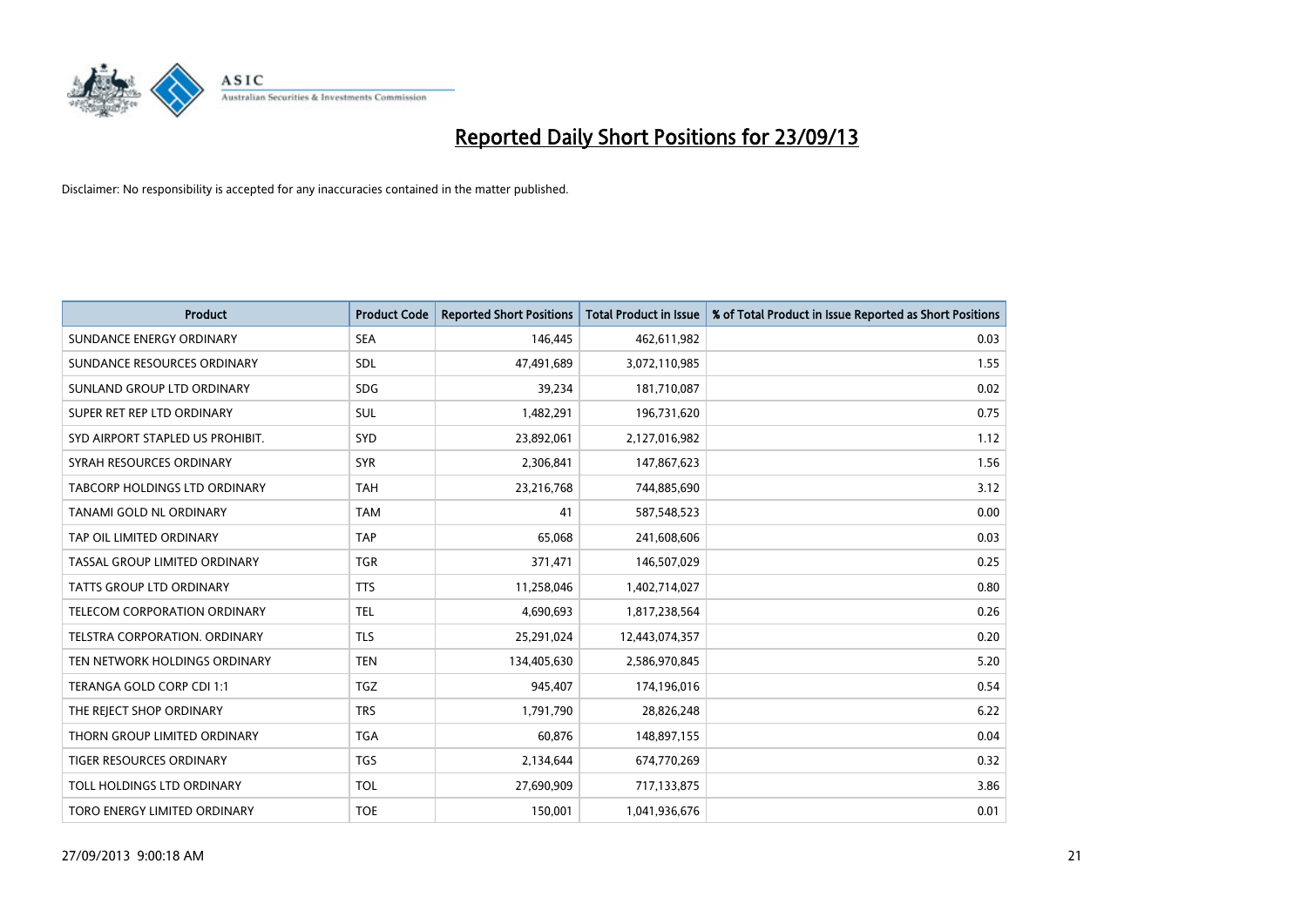

| <b>Product</b>                        | <b>Product Code</b> | <b>Reported Short Positions</b> | <b>Total Product in Issue</b> | % of Total Product in Issue Reported as Short Positions |
|---------------------------------------|---------------------|---------------------------------|-------------------------------|---------------------------------------------------------|
| TOX FREE SOLUTIONS ORDINARY           | <b>TOX</b>          | 1,168,845                       | 132,519,859                   | 0.88                                                    |
| TPG TELECOM LIMITED ORDINARY          | <b>TPM</b>          | 1,724,018                       | 793,808,141                   | 0.22                                                    |
| <b>TRADE ME GROUP ORDINARY</b>        | <b>TME</b>          | 313,227                         | 396,017,568                   | 0.08                                                    |
| TRANSFIELD SERVICES ORDINARY          | <b>TSE</b>          | 51,717,354                      | 512,457,716                   | 10.09                                                   |
| TRANSPACIFIC INDUST, ORDINARY         | <b>TPI</b>          | 17,927,599                      | 1,578,563,490                 | 1.14                                                    |
| TRANSURBAN GROUP TRIPLE STAPLED SEC.  | <b>TCL</b>          | 5,644,449                       | 1,485,500,376                 | 0.38                                                    |
| <b>TREASURY GROUP ORDINARY</b>        | <b>TRG</b>          | 29,823                          | 23,070,755                    | 0.13                                                    |
| TREASURY WINE ESTATE ORDINARY         | <b>TWE</b>          | 20,180,489                      | 647,227,144                   | 3.12                                                    |
| TROY RESOURCES LTD ORDINARY           | <b>TRY</b>          | 1,243,957                       | 167,730,292                   | 0.74                                                    |
| TWENTY-FIRST FOX INC A NON-VOTING CDI | <b>FOXLV</b>        | 1,270,202                       | 1,616,729,103                 | 0.08                                                    |
| TWENTY-FIRST FOX INC B VOTING CDI     | <b>FOX</b>          | 276,484                         | 1,112,242,654                 | 0.02                                                    |
| UGL LIMITED ORDINARY                  | UGL                 | 21,424,970                      | 166,511,240                   | 12.87                                                   |
| UNILIFE CORPORATION CDI 6:1           | <b>UNS</b>          | 674                             | 273,802,884                   | 0.00                                                    |
| <b>UXC LIMITED ORDINARY</b>           | <b>UXC</b>          | 90,440                          | 308,906,770                   | 0.03                                                    |
| <b>VENTURE MINERALS ORDINARY</b>      | <b>VMS</b>          | 193,000                         | 287,320,170                   | 0.07                                                    |
| VILLA WORLD LTD, ORDINARY             | <b>VLW</b>          | 152,941                         | 73,538,863                    | 0.21                                                    |
| VILLAGE ROADSHOW LTD ORDINARY         | <b>VRL</b>          | 246,771                         | 159,486,203                   | 0.15                                                    |
| VIRGIN AUS HLDG LTD ORDINARY          | <b>VAH</b>          | 136,911,815                     | 2,589,840,317                 | 5.29                                                    |
| <b>VIRTUS HEALTH LTD ORDINARY</b>     | <b>VRT</b>          | 137,316                         | 79,536,601                    | 0.17                                                    |
| VISION EYE INSTITUTE ORDINARY         | <b>VEI</b>          | 370,903                         | 160,284,112                   | 0.23                                                    |